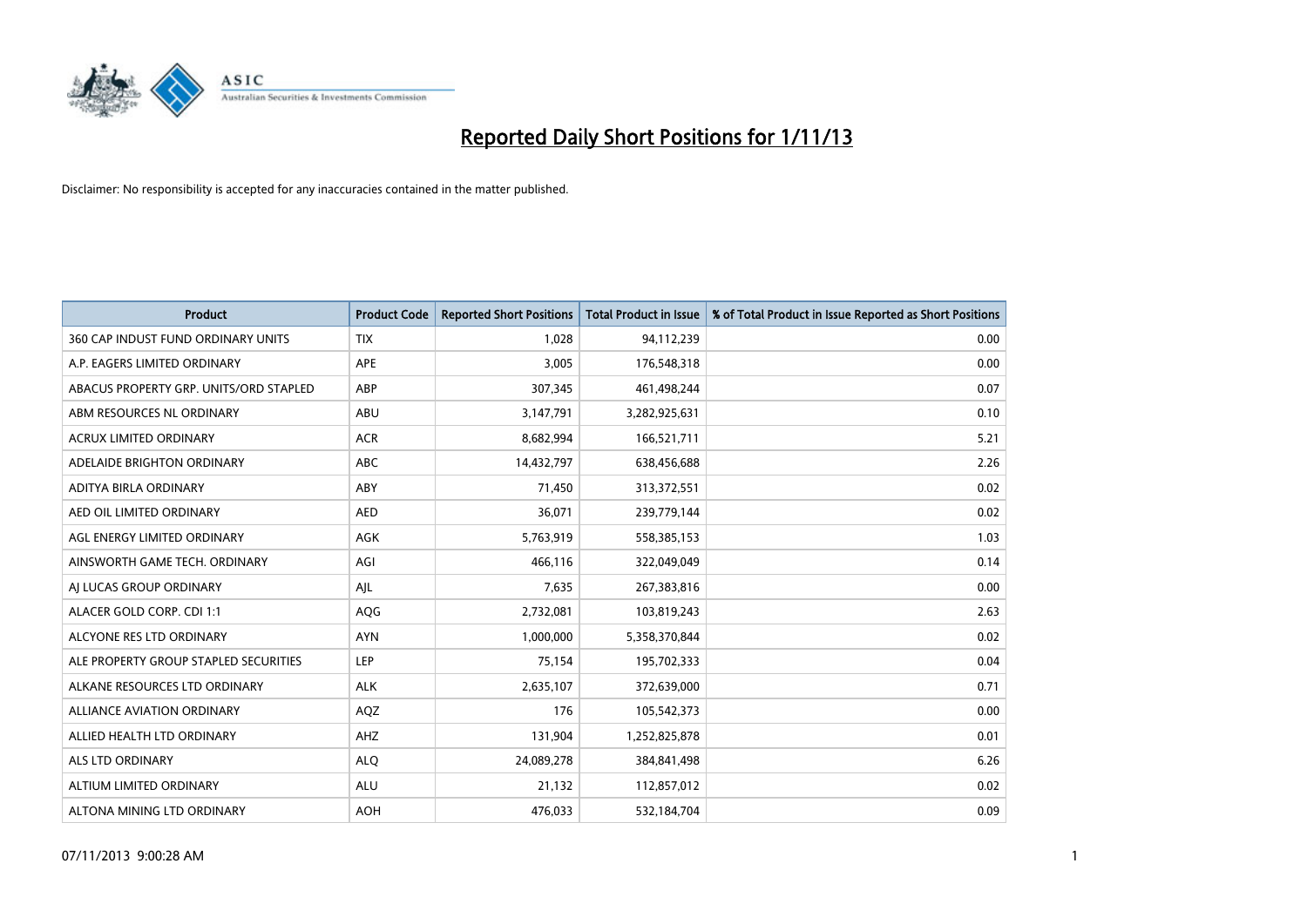

| <b>Product</b>                          | <b>Product Code</b> | <b>Reported Short Positions</b> | <b>Total Product in Issue</b> | % of Total Product in Issue Reported as Short Positions |
|-----------------------------------------|---------------------|---------------------------------|-------------------------------|---------------------------------------------------------|
| ALUMINA LIMITED ORDINARY                | <b>AWC</b>          | 163,541,953                     | 2,806,225,615                 | 5.83                                                    |
| AMALGAMATED HOLDINGS ORDINARY           | AHD                 | 22,241                          | 157,806,992                   | 0.01                                                    |
| AMCOM TELECOMM, ORDINARY                | AMM                 | 895,916                         | 244,557,101                   | 0.37                                                    |
| AMCOR LIMITED ORDINARY                  | <b>AMC</b>          | 3,820,125                       | 1,206,684,923                 | 0.32                                                    |
| AMP LIMITED ORDINARY                    | AMP                 | 29,088,395                      | 2,957,737,964                 | 0.98                                                    |
| AMPELLA MINING ORDINARY                 | <b>AMX</b>          | 365,381                         | 248,000,493                   | 0.15                                                    |
| ANSELL LIMITED ORDINARY                 | <b>ANN</b>          | 6,578,923                       | 130,648,660                   | 5.04                                                    |
| ANTARES ENERGY LTD ORDINARY             | AZZ                 | 302,159                         | 255,000,000                   | 0.12                                                    |
| ANZ BANKING GRP LTD ORDINARY            | ANZ                 | 7,661,497                       | 2,743,664,614                 | 0.28                                                    |
| APA GROUP STAPLED SECURITIES            | <b>APA</b>          | 9,567,621                       | 835,750,807                   | 1.14                                                    |
| APN NEWS & MEDIA ORDINARY               | <b>APN</b>          | 16,600,852                      | 661,526,586                   | 2.51                                                    |
| AQUARIUS PLATINUM. ORDINARY             | <b>AOP</b>          | 6,605,445                       | 486,851,336                   | 1.36                                                    |
| AQUILA RESOURCES ORDINARY               | <b>AQA</b>          | 14,233,295                      | 411,804,442                   | 3.46                                                    |
| ARAFURA RESOURCE LTD ORDINARY           | <b>ARU</b>          | 8,367                           | 441,270,644                   | 0.00                                                    |
| ARB CORPORATION ORDINARY                | ARP                 | 1,373,280                       | 72,481,302                    | 1.89                                                    |
| ARDENT LEISURE GROUP STAPLED SECURITIES | AAD                 | 2,596,201                       | 404,994,420                   | 0.64                                                    |
| ARENA REIT ORDINARY UNITS               | ARF                 | 11,547                          | 206,342,963                   | 0.01                                                    |
| ARISTOCRAT LEISURE ORDINARY             | <b>ALL</b>          | 8,103,548                       | 551,418,047                   | 1.47                                                    |
| ARRIUM LTD ORDINARY                     | ARI                 | 34,882,054                      | 1,361,469,008                 | 2.56                                                    |
| ASCIANO LIMITED ORDINARY                | <b>AIO</b>          | 9,359,105                       | 975,385,664                   | 0.96                                                    |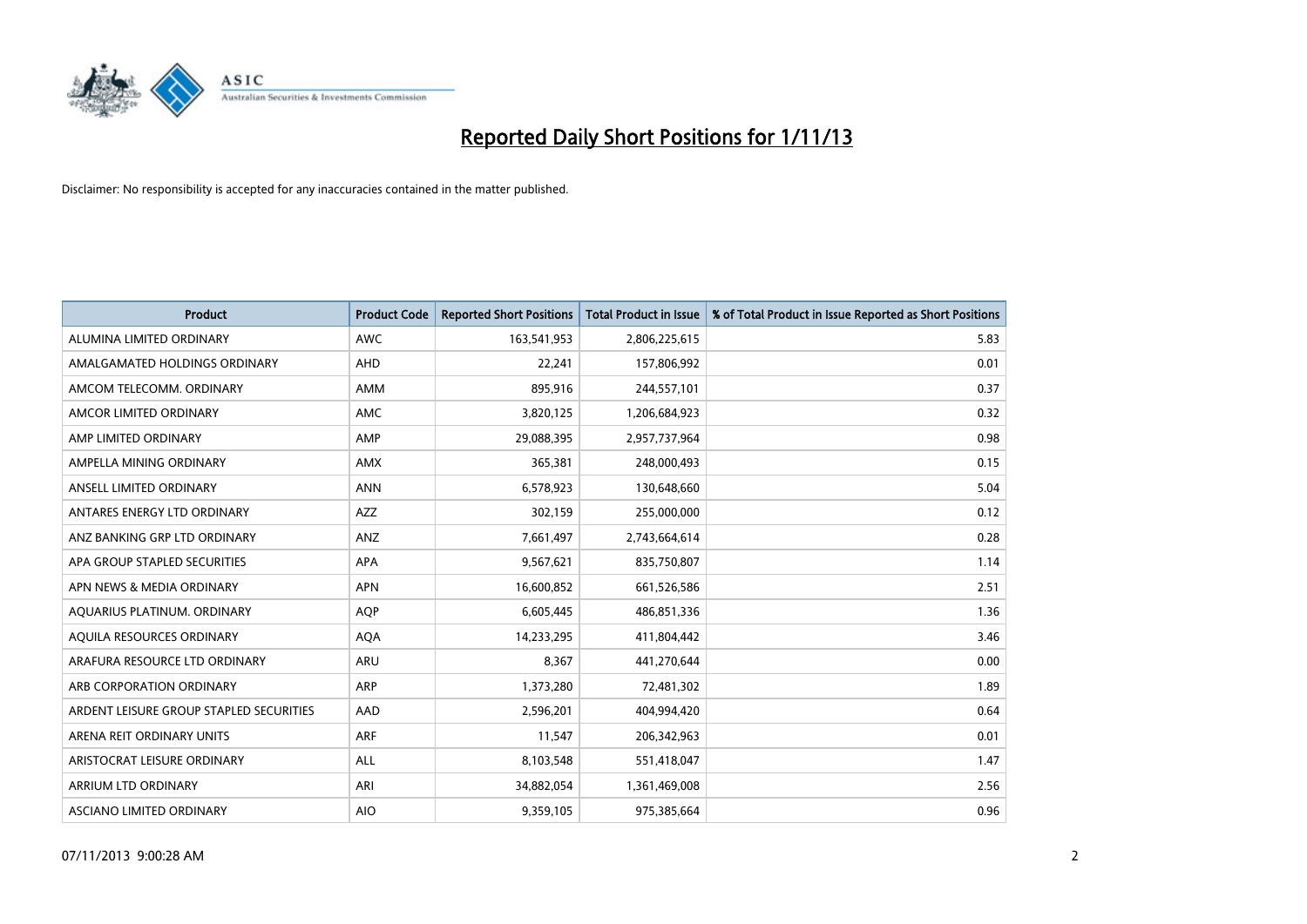

| <b>Product</b>                            | <b>Product Code</b> | <b>Reported Short Positions</b> | <b>Total Product in Issue</b> | % of Total Product in Issue Reported as Short Positions |
|-------------------------------------------|---------------------|---------------------------------|-------------------------------|---------------------------------------------------------|
| ASG GROUP LIMITED ORDINARY                | ASZ                 | 1,105,140                       | 206,720,839                   | 0.53                                                    |
| ASPEN GROUP STAPLED SEC. DEF SET          | <b>APZDA</b>        | 17,465                          | 119,848,002                   | 0.01                                                    |
| ASTRO JAP PROP GROUP STAPLED US PROHIBIT. | AJA                 | 32,198                          | 67,211,752                    | 0.05                                                    |
| ASX LIMITED ORDINARY                      | ASX                 | 2,980,189                       | 193,595,162                   | 1.54                                                    |
| ATLANTIC LIMITED ORDINARY                 | ATI                 | 50,000                          | 154,757,339                   | 0.03                                                    |
| ATLAS IRON LIMITED ORDINARY               | <b>AGO</b>          | 46,511,904                      | 915,496,158                   | 5.08                                                    |
| AUCKLAND INTERNATION ORDINARY             | AIA                 | 14,772                          | 1,322,564,489                 | 0.00                                                    |
| AURIZON HOLDINGS LTD ORDINARY             | AZJ                 | 2,641,556                       | 2,137,284,503                 | 0.12                                                    |
| <b>AURORA OIL &amp; GAS ORDINARY</b>      | <b>AUT</b>          | 7,105,807                       | 448,785,778                   | 1.58                                                    |
| AUSDRILL LIMITED ORDINARY                 | <b>ASL</b>          | 14,449,768                      | 312,277,224                   | 4.63                                                    |
| AUSENCO LIMITED ORDINARY                  | AAX                 | 1,274,339                       | 123,527,574                   | 1.03                                                    |
| AUSTAL LIMITED ORDINARY                   | ASB                 | 701,837                         | 346,007,639                   | 0.20                                                    |
| <b>AUSTBROKERS HOLDINGS ORDINARY</b>      | <b>AUB</b>          | 17,485                          | 59,584,580                    | 0.03                                                    |
| AUSTIN ENGINEERING ORDINARY               | <b>ANG</b>          | 357,267                         | 73,164,403                    | 0.49                                                    |
| AUSTRALAND PROPERTY STAPLED SECURITY      | <b>ALZ</b>          | 2,629,431                       | 578,324,670                   | 0.45                                                    |
| AUSTRALIAN AGRICULT. ORDINARY             | AAC                 | 6,970,629                       | 532,294,404                   | 1.31                                                    |
| AUSTRALIAN INFR LTD ORDINARY              | <b>AIX</b>          | 3,626,951                       | 620,733,944                   | 0.58                                                    |
| AUSTRALIAN PHARM, ORDINARY                | API                 | 879,061                         | 488,115,883                   | 0.18                                                    |
| AUTOMOTIVE HOLDINGS ORDINARY              | <b>AHE</b>          | 336,691                         | 260,579,682                   | 0.13                                                    |
| AVJENNINGS LIMITED ORDINARY               | <b>AVJ</b>          | 69,999                          | 384,423,851                   | 0.02                                                    |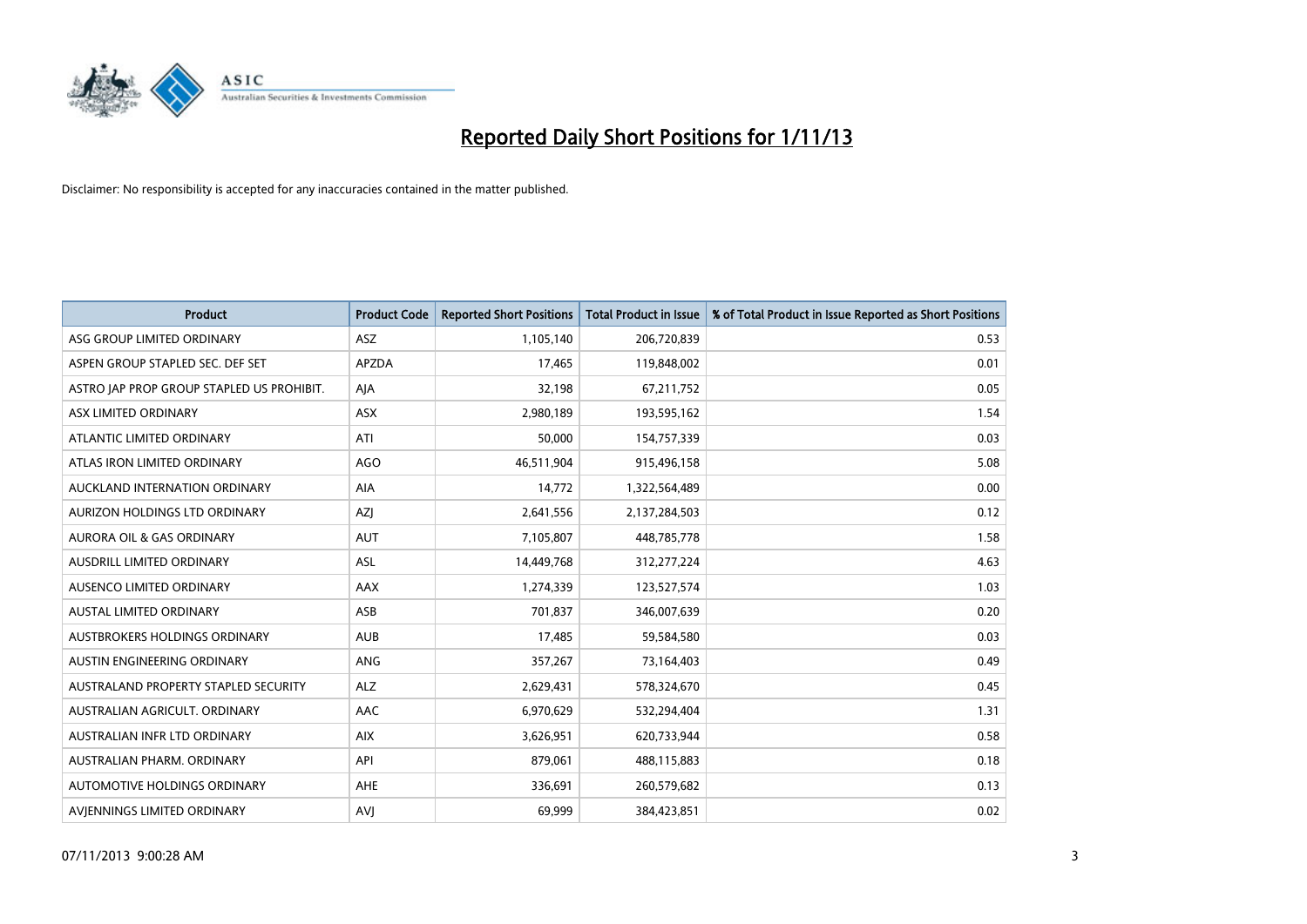

| <b>Product</b>                                | <b>Product Code</b> | <b>Reported Short Positions</b> | <b>Total Product in Issue</b> | % of Total Product in Issue Reported as Short Positions |
|-----------------------------------------------|---------------------|---------------------------------|-------------------------------|---------------------------------------------------------|
| AWE LIMITED ORDINARY                          | <b>AWE</b>          | 1,070,030                       | 522,116,985                   | 0.20                                                    |
| <b>BANDANNA ENERGY ORDINARY</b>               | <b>BND</b>          | 19,191,755                      | 528,481,199                   | 3.63                                                    |
| BANK OF QUEENSLAND. ORDINARY                  | <b>BOQ</b>          | 2,600,919                       | 319,809,993                   | 0.81                                                    |
| <b>BASE RES LIMITED ORDINARY</b>              | <b>BSE</b>          | 6,281,029                       | 561,840,029                   | 1.12                                                    |
| BATHURST RES NZ LTD ORDINARY                  | <b>BRL</b>          | 17,887,979                      | 821,457,725                   | 2.18                                                    |
| <b>BC IRON LIMITED ORDINARY</b>               | <b>BCI</b>          | 31,297                          | 123,678,630                   | 0.03                                                    |
| BEACH ENERGY LIMITED ORDINARY                 | <b>BPT</b>          | 19,288,756                      | 1,277,533,962                 | 1.51                                                    |
| BEADELL RESOURCE LTD ORDINARY                 | <b>BDR</b>          | 39,139,192                      | 790,527,280                   | 4.95                                                    |
| BEGA CHEESE LTD ORDINARY                      | <b>BGA</b>          | 461,100                         | 151,866,050                   | 0.30                                                    |
| BENDIGO AND ADELAIDE ORDINARY                 | <b>BEN</b>          | 13,346,074                      | 409,943,305                   | 3.26                                                    |
| BERKELEY RESOURCES ORDINARY                   | <b>BKY</b>          | 664,864                         | 179,393,323                   | 0.37                                                    |
| <b>BHP BILLITON LIMITED ORDINARY</b>          | <b>BHP</b>          | 6,478,674                       | 3,211,691,105                 | 0.20                                                    |
| <b>BILLABONG ORDINARY</b>                     | <b>BBG</b>          | 18,635,728                      | 478,944,292                   | 3.89                                                    |
| <b>BIONOMICS LIMITED ORDINARY</b>             | <b>BNO</b>          | 227,275                         | 412,155,924                   | 0.06                                                    |
| <b>BLACKMORES LIMITED ORDINARY</b>            | <b>BKL</b>          | 8,000                           | 17,046,024                    | 0.05                                                    |
| <b>BLACKTHORN RESOURCES ORD US PROHIBITED</b> | <b>BTR</b>          | 884,949                         | 164,285,950                   | 0.54                                                    |
| <b>BLUESCOPE STEEL LTD ORDINARY</b>           | <b>BSL</b>          | 6,668,753                       | 558,733,728                   | 1.19                                                    |
| BOART LONGYEAR ORDINARY                       | <b>BLY</b>          | 41,868,251                      | 461,163,412                   | 9.08                                                    |
| <b>BOOM LOGISTICS ORDINARY</b>                | <b>BOL</b>          | 99.999                          | 470,598,576                   | 0.02                                                    |
| BORAL LIMITED, ORDINARY                       | <b>BLD</b>          | 46,745,064                      | 778,739,826                   | 6.00                                                    |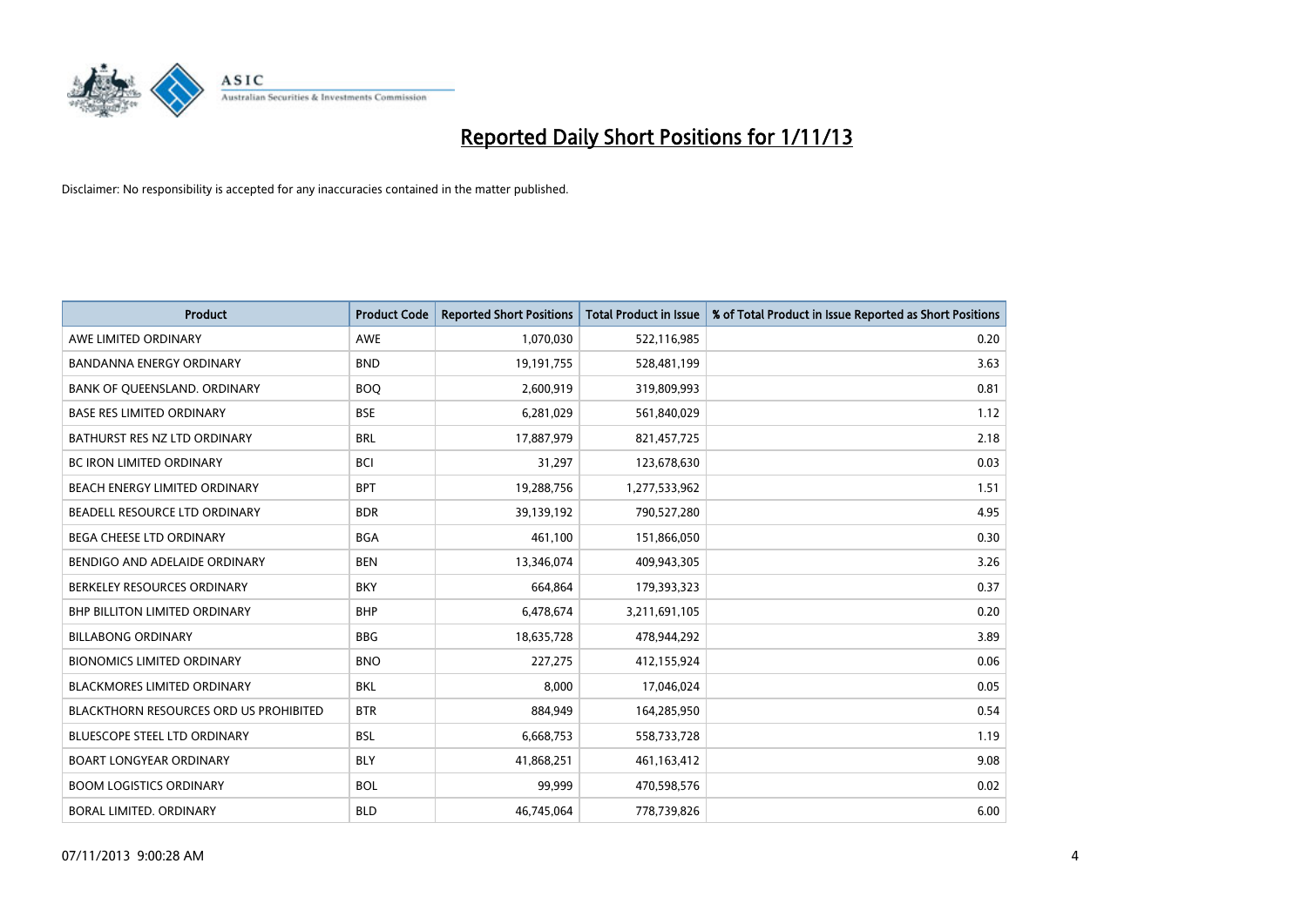

| <b>Product</b>                     | <b>Product Code</b> | <b>Reported Short Positions</b> | <b>Total Product in Issue</b> | % of Total Product in Issue Reported as Short Positions |
|------------------------------------|---------------------|---------------------------------|-------------------------------|---------------------------------------------------------|
| <b>BRADKEN LIMITED ORDINARY</b>    | <b>BKN</b>          | 17,984,920                      | 169,240,662                   | 10.63                                                   |
| <b>BRAMBLES LIMITED ORDINARY</b>   | <b>BXB</b>          | 3,494,716                       | 1,558,795,774                 | 0.22                                                    |
| BREVILLE GROUP LTD ORDINARY        | <b>BRG</b>          | 2,716,466                       | 130,095,322                   | 2.09                                                    |
| <b>BRICKWORKS LIMITED ORDINARY</b> | <b>BKW</b>          | 119,943                         | 148,038,996                   | 0.08                                                    |
| BROCKMAN MINING LTD ORDINARY       | <b>BCK</b>          | 90,026                          | 7,894,482,131                 | 0.00                                                    |
| BT INVESTMENT MNGMNT ORDINARY      | <b>BTT</b>          | 33,140                          | 278,100,237                   | 0.01                                                    |
| <b>BURU ENERGY ORDINARY</b>        | <b>BRU</b>          | 12,265,349                      | 298,365,707                   | 4.11                                                    |
| <b>BWP TRUST ORDINARY UNITS</b>    | <b>BWP</b>          | 3,098,499                       | 627,165,919                   | 0.49                                                    |
| CABCHARGE AUSTRALIA ORDINARY       | CAB                 | 15,142,315                      | 120,430,683                   | 12.57                                                   |
| CALTEX AUSTRALIA ORDINARY          | <b>CTX</b>          | 1,712,514                       | 270,000,000                   | 0.63                                                    |
| CAPE LAMBERT RES LTD ORDINARY      | <b>CFE</b>          | 19,764                          | 675,809,769                   | 0.00                                                    |
| CAPITOL HEALTH ORDINARY            | <b>CAJ</b>          | 129,009                         | 430,799,793                   | 0.03                                                    |
| <b>CARBON ENERGY ORDINARY</b>      | <b>CNX</b>          | 6,799                           | 1,150,931,288                 | 0.00                                                    |
| <b>CARDNO LIMITED ORDINARY</b>     | CDD                 | 7,048,700                       | 145,007,042                   | 4.86                                                    |
| <b>CARINDALE PROPERTY UNIT</b>     | <b>CDP</b>          | 1,202                           | 70,000,000                    | 0.00                                                    |
| CARNARVON PETROLEUM ORDINARY       | <b>CVN</b>          | 734                             | 937,796,875                   | 0.00                                                    |
| CARSALES.COM LTD ORDINARY          | <b>CRZ</b>          | 2,158,721                       | 237,513,965                   | 0.91                                                    |
| CASH CONVERTERS ORDINARY           | CCV                 | 4,536,250                       | 426,302,767                   | 1.06                                                    |
| CEDAR WOODS PROP. ORDINARY         | <b>CWP</b>          | 92,706                          | 73,359,551                    | 0.13                                                    |
| CENTRAL PETROLEUM ORDINARY         | <b>CTP</b>          | 351,243                         | 309,216,369                   | 0.11                                                    |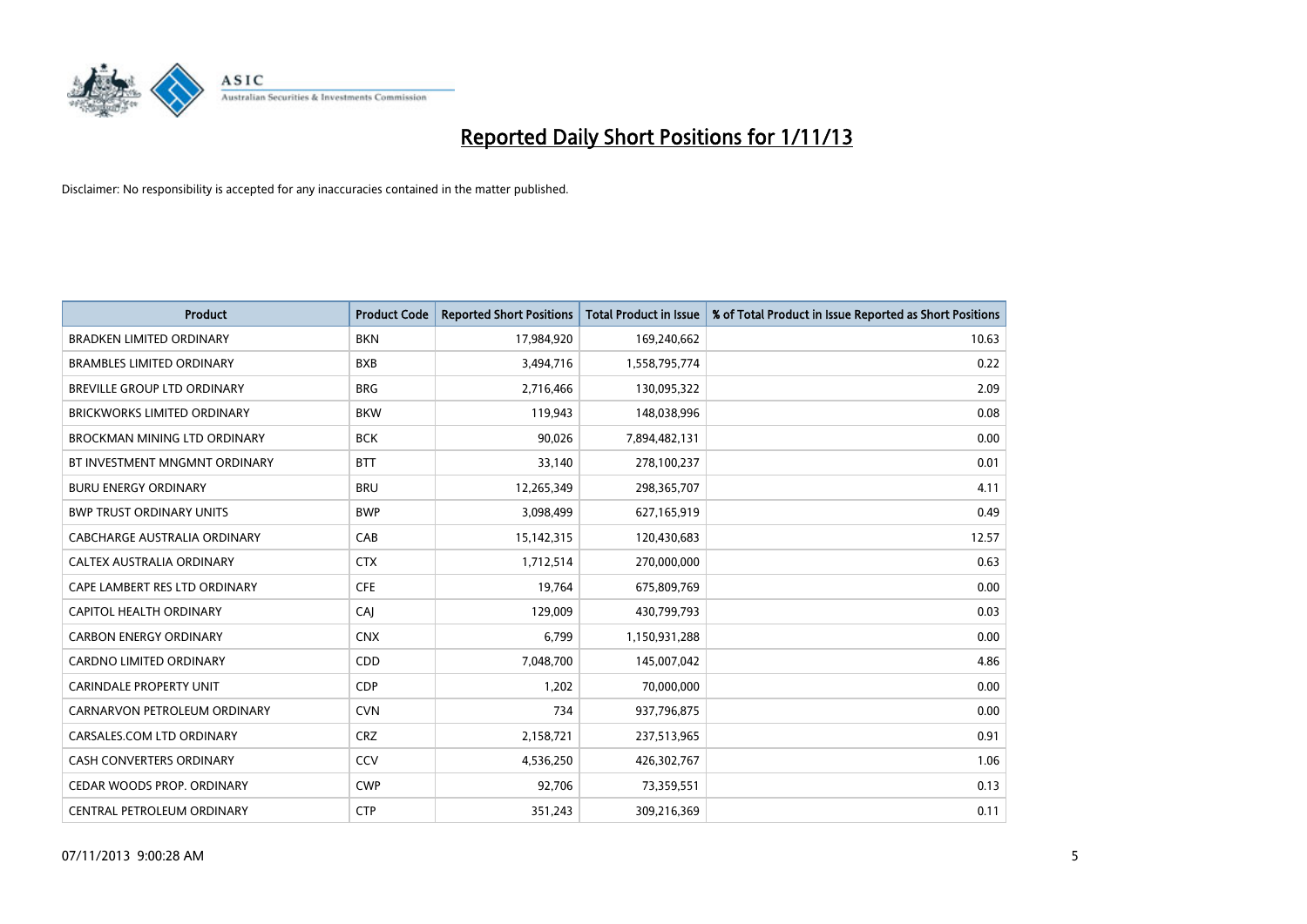

| <b>Product</b>                          | <b>Product Code</b> | <b>Reported Short Positions</b> | <b>Total Product in Issue</b> | % of Total Product in Issue Reported as Short Positions |
|-----------------------------------------|---------------------|---------------------------------|-------------------------------|---------------------------------------------------------|
| <b>CERAMIC FUEL CELLS ORDINARY</b>      | <b>CFU</b>          | 991,102                         | 1,601,287,414                 | 0.06                                                    |
| CFS RETAIL TRUST GRP STAPLED SECURITIES | <b>CFX</b>          | 53,391,969                      | 2,858,286,690                 | 1.87                                                    |
| CHALLENGER DIV.PRO. STAPLED UNITS       | <b>CDI</b>          | 61,666                          | 214,101,013                   | 0.03                                                    |
| <b>CHALLENGER LIMITED ORDINARY</b>      | <b>CGF</b>          | 962,309                         | 530,862,585                   | 0.18                                                    |
| CHARTER HALL GROUP STAPLED US PROHIBIT. | <b>CHC</b>          | 223,339                         | 309,068,171                   | 0.07                                                    |
| <b>CHARTER HALL RETAIL UNITS</b>        | <b>COR</b>          | 10,767,906                      | 341,843,880                   | 3.15                                                    |
| <b>CHORUS LIMITED ORDINARY</b>          | CNU                 | 46,783                          | 396,369,767                   | 0.01                                                    |
| CITIGOLD CORP LTD ORDINARY              | <b>CTO</b>          | 153,427                         | 1,352,907,765                 | 0.01                                                    |
| <b>CLOUGH LIMITED ORDINARY</b>          | <b>CLO</b>          | 1,296,737                       | 777,408,039                   | 0.17                                                    |
| COAL OF AFRICA LTD ORDINARY             | <b>CZA</b>          | 426                             | 1,048,368,613                 | 0.00                                                    |
| <b>COALSPUR MINES LTD ORDINARY</b>      | <b>CPL</b>          | 8,701,681                       | 641,394,435                   | 1.36                                                    |
| COCA-COLA AMATIL ORDINARY               | <b>CCL</b>          | 19,975,014                      | 763,590,249                   | 2.62                                                    |
| <b>COCHLEAR LIMITED ORDINARY</b>        | <b>COH</b>          | 9,400,067                       | 57,062,020                    | 16.47                                                   |
| <b>COCKATOO COAL ORDINARY</b>           | <b>COK</b>          | 11,279,817                      | 886,294,158                   | 1.27                                                    |
| <b>CODAN LIMITED ORDINARY</b>           | <b>CDA</b>          | 1,035,939                       | 176,926,104                   | 0.59                                                    |
| <b>COFFEY INTERNATIONAL ORDINARY</b>    | COF                 | 18,921                          | 255,833,165                   | 0.01                                                    |
| <b>COKAL LTD ORDINARY</b>               | <b>CKA</b>          | 296,396                         | 467,921,892                   | 0.06                                                    |
| <b>COLLECTION HOUSE ORDINARY</b>        | <b>CLH</b>          | 995,058                         | 128,150,198                   | 0.78                                                    |
| COMMONWEALTH BANK, ORDINARY             | <b>CBA</b>          | 5,536,900                       | 1,611,928,836                 | 0.34                                                    |
| COMMONWEALTH PROP ORDINARY UNITS        | <b>CPA</b>          | 15,656,430                      | 2,347,003,413                 | 0.67                                                    |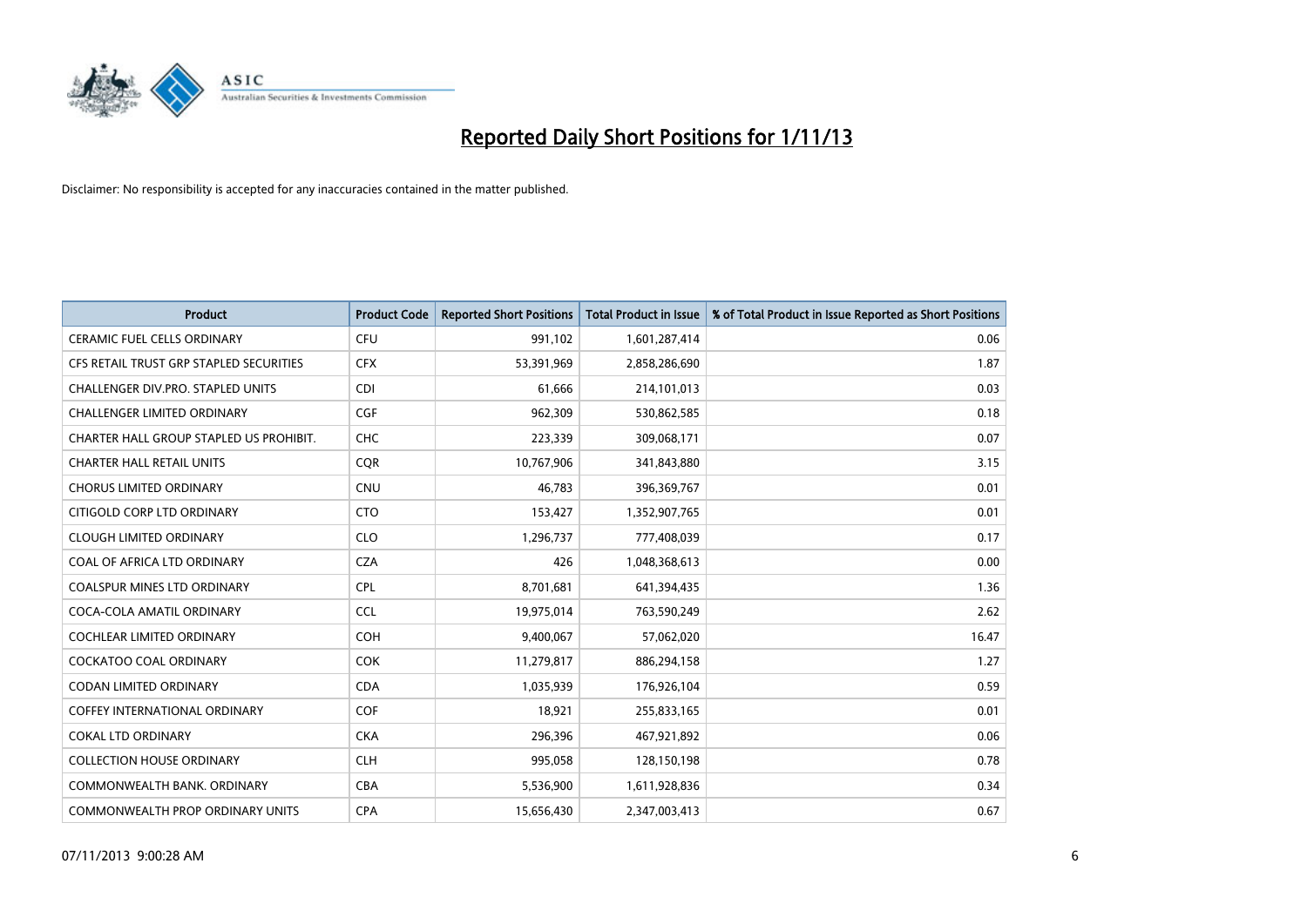

| <b>Product</b>                          | <b>Product Code</b> | <b>Reported Short Positions</b> | <b>Total Product in Issue</b> | % of Total Product in Issue Reported as Short Positions |
|-----------------------------------------|---------------------|---------------------------------|-------------------------------|---------------------------------------------------------|
| <b>COMPASS RESOURCES ORDINARY</b>       | <b>CMR</b>          | 7,472                           | 1,403,744,100                 | 0.00                                                    |
| COMPUTERSHARE LTD ORDINARY              | <b>CPU</b>          | 12,504,266                      | 556,203,079                   | 2.25                                                    |
| <b>COOPER ENERGY LTD ORDINARY</b>       | <b>COE</b>          | 5,968                           | 329,099,922                   | 0.00                                                    |
| CORP TRAVEL LIMITED ORDINARY            | <b>CTD</b>          | 240,095                         | 78,246,245                    | 0.31                                                    |
| <b>CREDIT CORP GROUP ORDINARY</b>       | <b>CCP</b>          | 37,859                          | 46,131,882                    | 0.08                                                    |
| <b>CROMWELL PROP STAPLED SECURITIES</b> | <b>CMW</b>          | 12,638,735                      | 1,719,157,262                 | 0.74                                                    |
| <b>CROWE HORWATH AUS ORDINARY</b>       | <b>CRH</b>          | 699,197                         | 269,665,096                   | 0.26                                                    |
| <b>CROWN RESORTS LTD ORDINARY</b>       | <b>CWN</b>          | 1,884,997                       | 728,394,185                   | 0.26                                                    |
| <b>CSG LIMITED ORDINARY</b>             | CSV                 | 334,327                         | 278,973,075                   | 0.12                                                    |
| <b>CSL LIMITED ORDINARY</b>             | <b>CSL</b>          | 567,451                         | 487,069,486                   | 0.12                                                    |
| <b>CSR LIMITED ORDINARY</b>             | <b>CSR</b>          | 34,632,111                      | 506,000,315                   | 6.84                                                    |
| <b>CUDECO LIMITED ORDINARY</b>          | CDU                 | 9,093,446                       | 205,017,174                   | 4.44                                                    |
| DART ENERGY LTD ORDINARY                | <b>DTE</b>          | 6,431,992                       | 1,108,251,519                 | 0.58                                                    |
| DATA#3 LIMITED ORDINARY                 | <b>DTL</b>          | 40,750                          | 153,974,950                   | 0.03                                                    |
| DAVID JONES LIMITED ORDINARY            | <b>DJS</b>          | 54,300,052                      | 535,002,401                   | 10.15                                                   |
| <b>DECMIL GROUP LIMITED ORDINARY</b>    | <b>DCG</b>          | 4,019,688                       | 168,657,794                   | 2.38                                                    |
| DEEP YELLOW LIMITED ORDINARY            | <b>DYL</b>          | 100,002                         | 1,611,995,847                 | 0.01                                                    |
| DEXUS PROPERTY GROUP STAPLED UNITS      | <b>DXS</b>          | 32,922,847                      | 4,628,228,426                 | 0.71                                                    |
| DISCOVERY METALS LTD ORDINARY           | <b>DML</b>          | 9,679,271                       | 560,034,418                   | 1.73                                                    |
| DOMINO PIZZA ENTERPR ORDINARY           | <b>DMP</b>          | 527,470                         | 85,855,713                    | 0.61                                                    |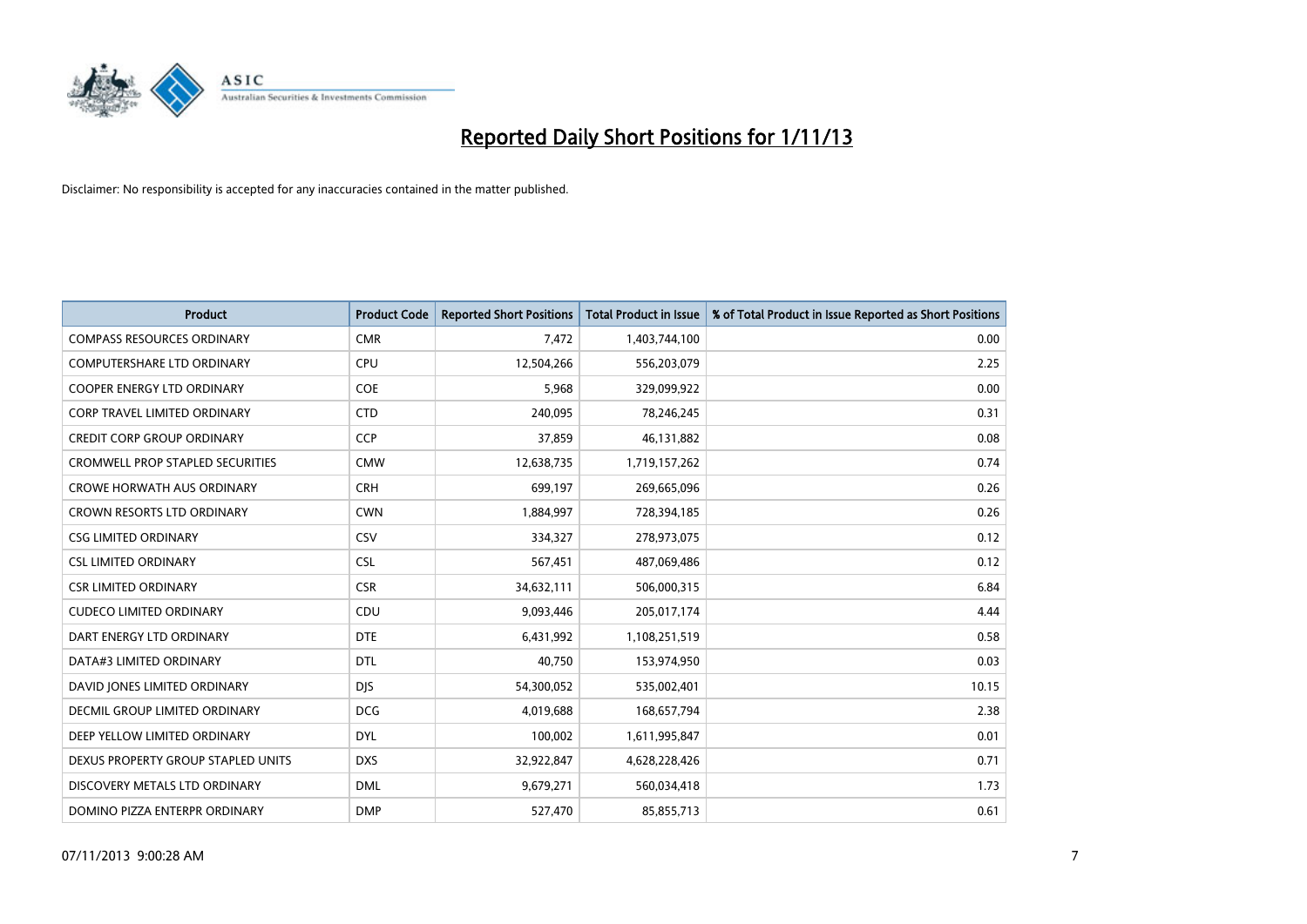

| <b>Product</b>                       | <b>Product Code</b> | <b>Reported Short Positions</b> | <b>Total Product in Issue</b> | % of Total Product in Issue Reported as Short Positions |
|--------------------------------------|---------------------|---------------------------------|-------------------------------|---------------------------------------------------------|
| DONACO INTERNATIONAL ORDINARY        | <b>DNA</b>          | 13,932                          | 371,731,146                   | 0.00                                                    |
| DOWNER EDI LIMITED ORDINARY          | <b>DOW</b>          | 13,076,936                      | 434,734,970                   | 3.01                                                    |
| DRILLSEARCH ENERGY ORDINARY          | <b>DLS</b>          | 14,479,271                      | 429,665,895                   | 3.37                                                    |
| DUET GROUP STAPLED US PROHIBIT.      | <b>DUE</b>          | 13,273,712                      | 1,237,195,531                 | 1.07                                                    |
| DULUXGROUP LIMITED ORDINARY          | <b>DLX</b>          | 1,685,822                       | 377,019,430                   | 0.45                                                    |
| <b>DWS LTD ORDINARY</b>              | <b>DWS</b>          | 633,849                         | 132,362,763                   | 0.48                                                    |
| ECHO ENTERTAINMENT ORDINARY          | <b>EGP</b>          | 7,371,507                       | 825,672,730                   | 0.89                                                    |
| ELDERS LIMITED ORDINARY              | <b>ELD</b>          | 19,836,311                      | 455,013,329                   | 4.36                                                    |
| ELEMENTAL MINERALS ORDINARY          | <b>ELM</b>          | 6,013                           | 303,263,391                   | 0.00                                                    |
| <b>EMECO HOLDINGS ORDINARY</b>       | <b>EHL</b>          | 11,036,804                      | 599,675,707                   | 1.84                                                    |
| <b>ENDEAVOUR MIN CORP CDI 1:1</b>    | <b>EVR</b>          | 493,824                         | 93,408,541                    | 0.53                                                    |
| <b>ENERGY RESOURCES ORDINARY 'A'</b> | ERA                 | 10,222,553                      | 517,725,062                   | 1.97                                                    |
| ENERGY WORLD CORPOR. ORDINARY        | <b>EWC</b>          | 35,059,323                      | 1,734,166,672                 | 2.02                                                    |
| <b>ENVESTRA LIMITED ORDINARY</b>     | <b>ENV</b>          | 5,260,234                       | 1,796,808,474                 | 0.29                                                    |
| EQUATORIAL RES LTD ORDINARY          | EQX                 | 8                               | 121,885,353                   | 0.00                                                    |
| ERM POWER LIMITED ORDINARY           | EPW                 | 49,886                          | 208,401,816                   | 0.02                                                    |
| ESERVGLOBAL LIMITED ORDINARY         | ESV                 | 6,950,000                       | 249,045,997                   | 2.79                                                    |
| ETHANE PIPELINE STAPLED SECURITIES   | <b>EPX</b>          | 1,352                           | 69,302,275                    | 0.00                                                    |
| EVOLUTION MINING LTD ORDINARY        | <b>EVN</b>          | 19,733,337                      | 708,652,367                   | 2.78                                                    |
| FAIRFAX MEDIA LTD ORDINARY           | <b>FXJ</b>          | 256,069,052                     | 2,351,955,725                 | 10.89                                                   |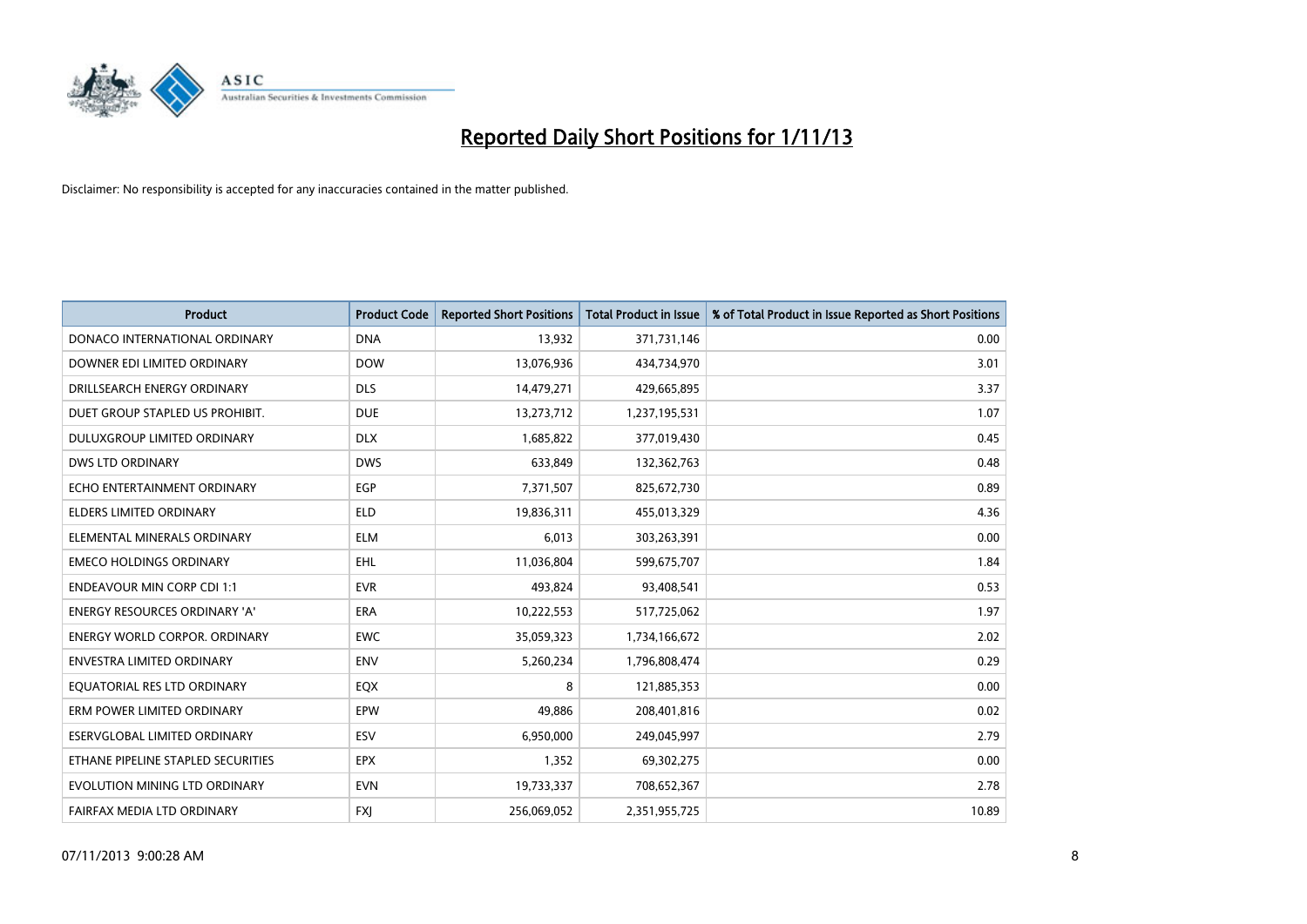

| <b>Product</b>                         | <b>Product Code</b> | <b>Reported Short Positions</b> | <b>Total Product in Issue</b> | % of Total Product in Issue Reported as Short Positions |
|----------------------------------------|---------------------|---------------------------------|-------------------------------|---------------------------------------------------------|
| <b>FANTASTIC HOLDINGS ORDINARY</b>     | <b>FAN</b>          | 1,617                           | 103,068,398                   | 0.00                                                    |
| FAR LTD ORDINARY                       | FAR                 | 24,205,420                      | 2,499,846,742                 | 0.97                                                    |
| FEDERATION CNTRES ORD/UNIT STAPLED SEC | FDC                 | 5,135,888                       | 1,427,641,565                 | 0.36                                                    |
| FINBAR GROUP LIMITED ORDINARY          | <b>FRI</b>          | 4,000                           | 220,847,184                   | 0.00                                                    |
| FISHER & PAYKEL H. ORDINARY            | <b>FPH</b>          | 220,001                         | 546,838,267                   | 0.04                                                    |
| FKP PROPERTY GROUP STAPLED SECURITIES  | <b>FKP</b>          | 13,075,858                      | 321,578,705                   | 4.07                                                    |
| FLEETWOOD CORP ORDINARY                | <b>FWD</b>          | 3,145,039                       | 60,522,619                    | 5.20                                                    |
| FLETCHER BUILDING ORDINARY             | <b>FBU</b>          | 3,061,589                       | 687,854,788                   | 0.45                                                    |
| FLEXIGROUP LIMITED ORDINARY            | <b>FXL</b>          | 157,617                         | 303,385,394                   | 0.05                                                    |
| FLIGHT CENTRE TRAVEL ORDINARY          | <b>FLT</b>          | 3,183,863                       | 100,527,011                   | 3.17                                                    |
| FLINDERS MINES LTD ORDINARY            | <b>FMS</b>          | 2,913,441                       | 1,824,843,676                 | 0.16                                                    |
| <b>FOCUS MINERALS LTD ORDINARY</b>     | <b>FML</b>          | 28,105,767                      | 9,137,375,877                 | 0.31                                                    |
| FONTERRA SHARE FUND ORDINARY UNITS     | <b>FSF</b>          | 764,796                         | 106,151,733                   | 0.72                                                    |
| <b>FORGE GROUP LIMITED ORDINARY</b>    | FGE                 | 1,430,350                       | 86,169,014                    | 1.66                                                    |
| FORTESCUE METALS GRP ORDINARY          | <b>FMG</b>          | 178,003,564                     | 3,113,798,151                 | 5.72                                                    |
| <b>G.U.D. HOLDINGS ORDINARY</b>        | <b>GUD</b>          | 5,734,816                       | 71,341,319                    | 8.04                                                    |
| <b>G8 EDUCATION LIMITED ORDINARY</b>   | <b>GEM</b>          | 1,228,596                       | 300,302,719                   | 0.41                                                    |
| <b>GALAXY RESOURCES ORDINARY</b>       | GXY                 | 12,646,618                      | 1,007,466,684                 | 1.26                                                    |
| <b>GENETIC TECHNOLOGIES ORDINARY</b>   | GTG                 | 182,610                         | 565,749,677                   | 0.03                                                    |
| <b>GEODYNAMICS LIMITED ORDINARY</b>    | GDY                 | 850                             | 406,452,608                   | 0.00                                                    |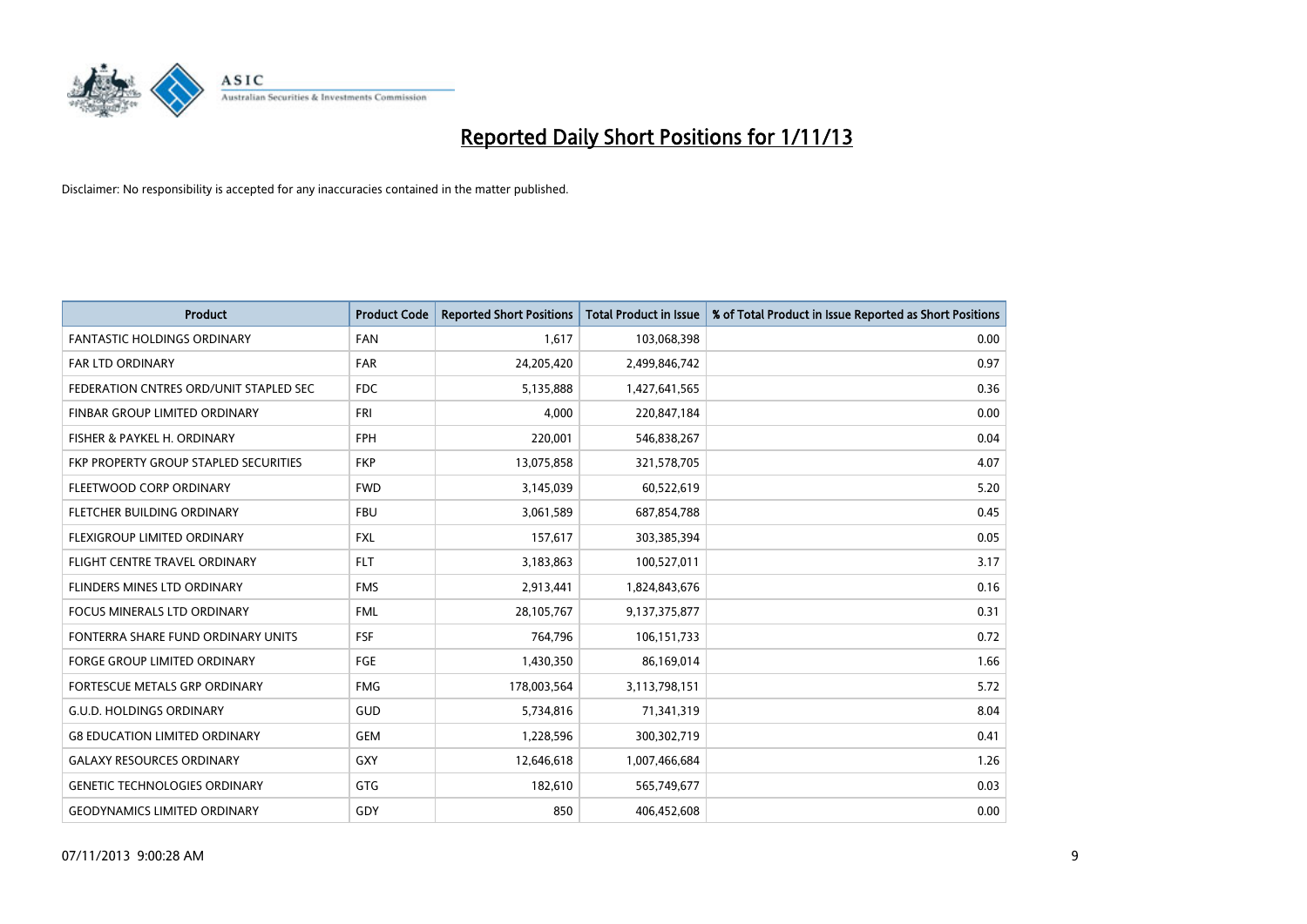

| <b>Product</b>                                   | <b>Product Code</b> | <b>Reported Short Positions</b> | <b>Total Product in Issue</b> | % of Total Product in Issue Reported as Short Positions |
|--------------------------------------------------|---------------------|---------------------------------|-------------------------------|---------------------------------------------------------|
| GI DYNAMICS, INC CDI US PROHIBITED               | GID                 | 744                             | 393,043,620                   | 0.00                                                    |
| <b>GINDALBIE METALS LTD ORDINARY</b>             | <b>GBG</b>          | 55,787,407                      | 1,493,054,193                 | 3.74                                                    |
| <b>GOODMAN FIELDER, ORDINARY</b>                 | GFF                 | 29,034,010                      | 1,955,559,207                 | 1.48                                                    |
| <b>GOODMAN GROUP STAPLED</b>                     | <b>GMG</b>          | 3,881,612                       | 1,718,742,809                 | 0.23                                                    |
| <b>GPT GROUP STAPLED SEC.</b>                    | GPT                 | 8,056,867                       | 1,694,888,638                 | 0.48                                                    |
| <b>GRAINCORP LIMITED A CLASS ORDINARY</b>        | <b>GNC</b>          | 408,295                         | 228,855,628                   | 0.18                                                    |
| <b>GRANGE RESOURCES, ORDINARY</b>                | GRR                 | 5,561,437                       | 1,156,492,195                 | 0.48                                                    |
| <b>GREENCROSS LIMITED ORDINARY</b>               | GXL                 | 2,706                           | 37,535,276                    | 0.01                                                    |
| <b>GREENLAND MIN EN LTD ORDINARY</b>             | GGG                 | 7,253,618                       | 573,617,440                   | 1.26                                                    |
| <b>GROWTHPOINT PROPERTY ORD/UNIT STAPLED SEC</b> | GOZ                 | 60,704                          | 414,410,218                   | 0.01                                                    |
| <b>GRYPHON MINERALS LTD ORDINARY</b>             | GRY                 | 6,440,749                       | 400,691,164                   | 1.61                                                    |
| <b>GUILDFORD COAL LTD ORDINARY</b>               | <b>GUF</b>          | 312,776                         | 635,046,899                   | 0.05                                                    |
| <b>GUIARAT NRE COAL LTD ORDINARY</b>             | <b>GNM</b>          | 269,523                         | 1,376,138,678                 | 0.02                                                    |
| <b>GWA GROUP LTD ORDINARY</b>                    | GWA                 | 13,965,737                      | 306,533,770                   | 4.56                                                    |
| HARVEY NORMAN ORDINARY                           | <b>HVN</b>          | 63,850,201                      | 1,062,316,784                 | 6.01                                                    |
| <b>HENDERSON GROUP CDI 1:1</b>                   | <b>HGG</b>          | 1,116,662                       | 737,836,207                   | 0.15                                                    |
| HFA HOLDINGS LIMITED ORDINARY                    | <b>HFA</b>          | 3,863                           | 118,738,157                   | 0.00                                                    |
| HIGHLANDS PACIFIC ORDINARY                       | <b>HIG</b>          | 500,001                         | 789,344,774                   | 0.06                                                    |
| HILLGROVE RES LTD ORDINARY                       | <b>HGO</b>          | 5,938,499                       | 1,178,589,221                 | 0.50                                                    |
| HILLS HOLDINGS LTD ORDINARY                      | <b>HIL</b>          | 522,992                         | 243,740,241                   | 0.21                                                    |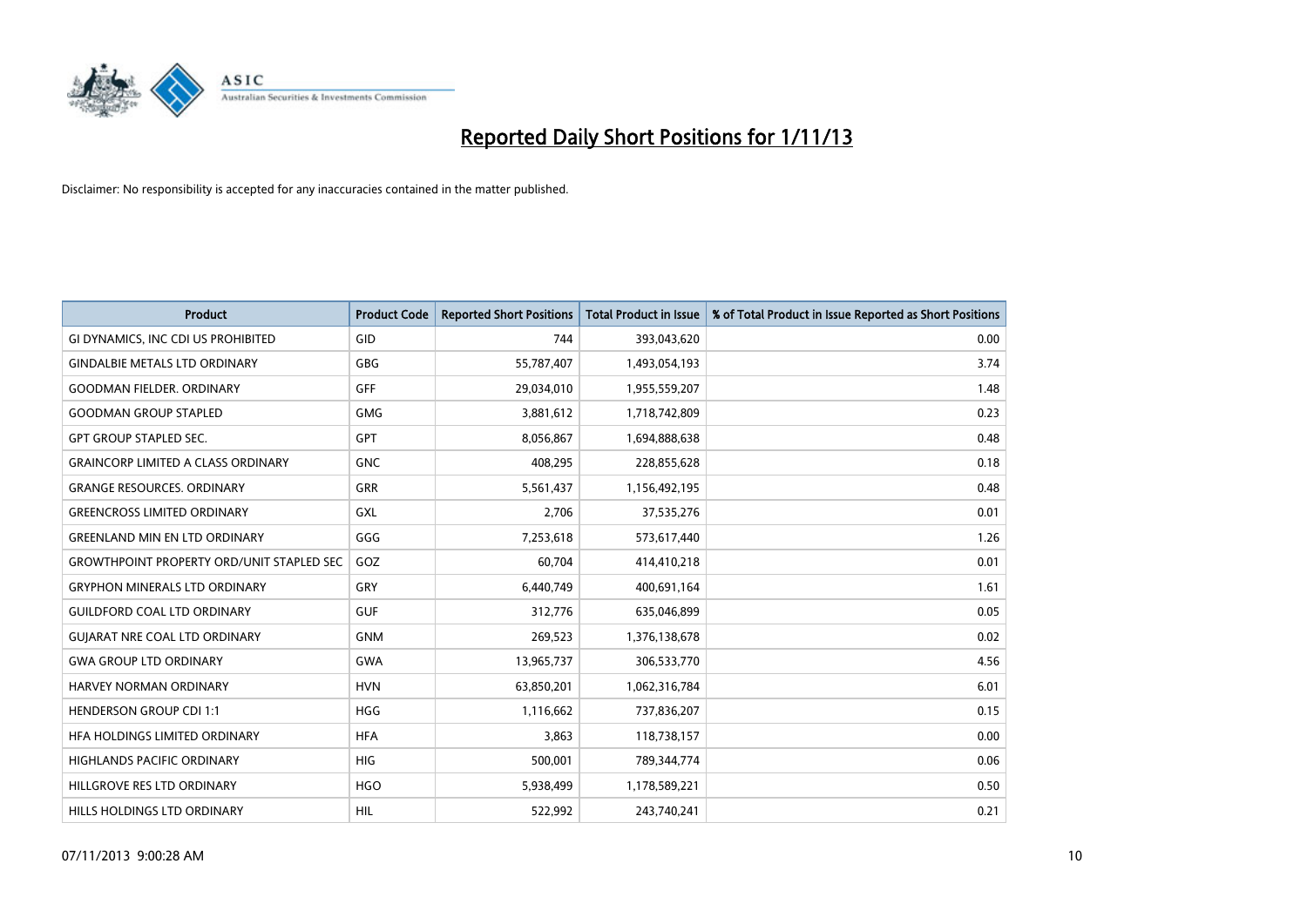

| <b>Product</b>                           | <b>Product Code</b> | <b>Reported Short Positions</b> | <b>Total Product in Issue</b> | % of Total Product in Issue Reported as Short Positions |
|------------------------------------------|---------------------|---------------------------------|-------------------------------|---------------------------------------------------------|
| HORIZON OIL LIMITED ORDINARY             | <b>HZN</b>          | 68,919,841                      | 1,301,147,932                 | 5.30                                                    |
| HOT CHILI LTD ORDINARY                   | <b>HCH</b>          | 10,000                          | 344,504,386                   | 0.00                                                    |
| <b>ICON ENERGY LIMITED ORDINARY</b>      | ICN                 | 4,647                           | 535,455,958                   | 0.00                                                    |
| <b>IINET LIMITED ORDINARY</b>            | <b>IIN</b>          | 1,235,114                       | 161,238,847                   | 0.77                                                    |
| <b>ILUKA RESOURCES ORDINARY</b>          | ILU                 | 39,460,256                      | 418,700,517                   | 9.42                                                    |
| <b>IMDEX LIMITED ORDINARY</b>            | <b>IMD</b>          | 4,055,858                       | 210,473,188                   | 1.93                                                    |
| IMF (AUSTRALIA) LTD ORDINARY             | <b>IMF</b>          | 4,789,015                       | 144,290,964                   | 3.32                                                    |
| <b>INCITEC PIVOT ORDINARY</b>            | IPL                 | 30,769,263                      | 1,628,730,107                 | 1.89                                                    |
| <b>INDEPENDENCE GROUP ORDINARY</b>       | IGO                 | 3,935,539                       | 233,323,905                   | 1.69                                                    |
| <b>INDOPHIL RESOURCES ORDINARY</b>       | <b>IRN</b>          | 373,219                         | 1,203,146,194                 | 0.03                                                    |
| <b>INFIGEN ENERGY STAPLED SECURITIES</b> | <b>IFN</b>          | 4,339,169                       | 764,993,434                   | 0.57                                                    |
| <b>INFOMEDIA LTD ORDINARY</b>            | IFM                 | 381,861                         | 304,953,155                   | 0.13                                                    |
| <b>INGENIA GROUP STAPLED SECURITIES</b>  | <b>INA</b>          | 866,900                         | 676,240,232                   | 0.13                                                    |
| <b>INOVA RESOURCES LTD ORDINARY</b>      | <b>IVA</b>          | 258                             | 729,665,661                   | 0.00                                                    |
| <b>INSURANCE AUSTRALIA ORDINARY</b>      | IAG                 | 10,209,956                      | 2,079,034,021                 | 0.49                                                    |
| <b>INTREPID MINES ORDINARY</b>           | <b>IAU</b>          | 19,652,376                      | 556,273,428                   | 3.53                                                    |
| INVESTA OFFICE FUND STAPLED SECURITIES   | <b>IOF</b>          | 994,636                         | 614,047,458                   | 0.16                                                    |
| <b>INVOCARE LIMITED ORDINARY</b>         | <b>IVC</b>          | 6,414,477                       | 110,030,298                   | 5.83                                                    |
| <b>IOOF HOLDINGS LTD ORDINARY</b>        | IFL                 | 1,793,887                       | 232,118,034                   | 0.77                                                    |
| <b>IPROPERTY GROUP LTD ORDINARY</b>      | <b>IPP</b>          | 71,091                          | 181,398,426                   | 0.04                                                    |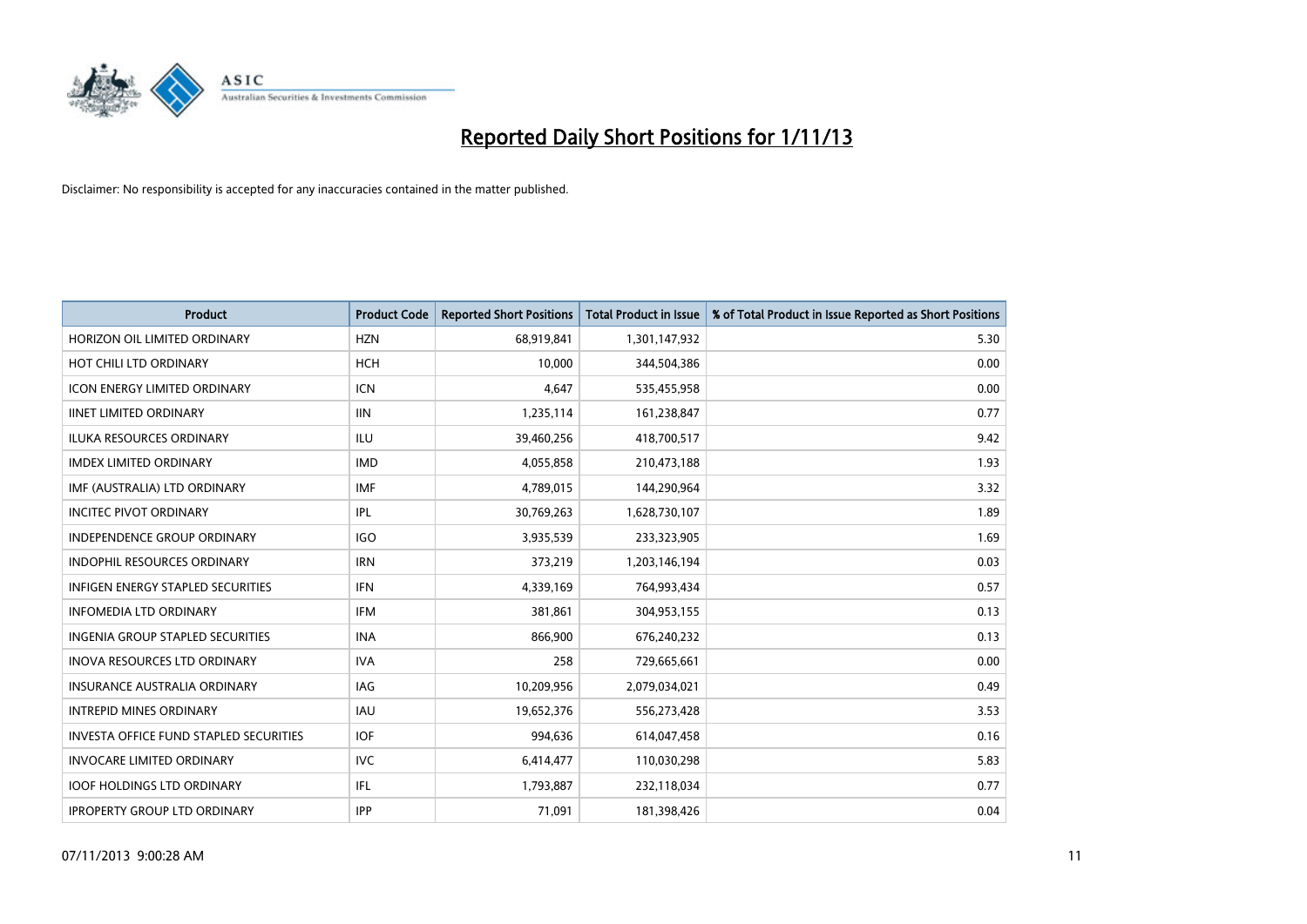

| <b>Product</b>                                  | <b>Product Code</b> | <b>Reported Short Positions</b> | <b>Total Product in Issue</b> | % of Total Product in Issue Reported as Short Positions |
|-------------------------------------------------|---------------------|---------------------------------|-------------------------------|---------------------------------------------------------|
| <b>IRESS LIMITED ORDINARY</b>                   | <b>IRE</b>          | 445,699                         | 158,585,126                   | 0.28                                                    |
| <b>IRON ORE HOLDINGS ORDINARY</b>               | <b>IOH</b>          | 26,197                          | 161,174,005                   | 0.02                                                    |
| <b>ISELECT LTD ORDINARY</b>                     | <b>ISU</b>          | 1,410,626                       | 260,664,894                   | 0.54                                                    |
| <b>JAMES HARDIE INDUST CHESS DEPOSITARY INT</b> | <b>IHX</b>          | 8,787,401                       | 442,685,722                   | 1.99                                                    |
| <b>IB HI-FI LIMITED ORDINARY</b>                | <b>JBH</b>          | 7,394,901                       | 99,920,797                    | 7.40                                                    |
| <b>JUMBO INTERACTIVE ORDINARY</b>               | <b>JIN</b>          | 19,000                          | 43,752,560                    | 0.04                                                    |
| <b>KAGARA LTD ORDINARY</b>                      | KZL                 | 3,386,052                       | 798,953,117                   | 0.42                                                    |
| KAROON GAS AUSTRALIA ORDINARY                   | <b>KAR</b>          | 1,130,291                       | 255,841,581                   | 0.44                                                    |
| KATHMANDU HOLD LTD ORDINARY                     | <b>KMD</b>          | 23,308                          | 200,215,894                   | 0.01                                                    |
| <b>KBL MINING LIMITED ORDINARY</b>              | <b>KBL</b>          | 1,820                           | 393,535,629                   | 0.00                                                    |
| KINGSGATE CONSOLID. ORDINARY                    | <b>KCN</b>          | 18,784,509                      | 152,284,777                   | 12.34                                                   |
| KINGSROSE MINING LTD ORDINARY                   | <b>KRM</b>          | 503,272                         | 335,753,851                   | 0.15                                                    |
| LEIGHTON HOLDINGS ORDINARY                      | LEI                 | 23,403,686                      | 337,235,188                   | 6.94                                                    |
| LEND LEASE GROUP UNIT/ORD STAPLED               | LLC                 | 6,557,039                       | 576,712,337                   | 1.14                                                    |
| LINC ENERGY LTD ORDINARY                        | <b>LNC</b>          | 11,940,531                      | 518,687,562                   | 2.30                                                    |
| LYCOPODIUM LIMITED ORDINARY                     | LYL                 | 90                              | 38,955,103                    | 0.00                                                    |
| LYNAS CORPORATION ORDINARY                      | <b>LYC</b>          | 181,860,664                     | 1,961,060,594                 | 9.27                                                    |
| M2 TELECOMMUNICATION ORDINARY                   | <b>MTU</b>          | 7,979,542                       | 178,573,822                   | 4.47                                                    |
| <b>MACA LIMITED ORDINARY</b>                    | <b>MLD</b>          | 14,580                          | 172,500,000                   | 0.01                                                    |
| <b>MACMAHON HOLDINGS ORDINARY</b>               | <b>MAH</b>          | 1,990,160                       | 1,261,699,966                 | 0.16                                                    |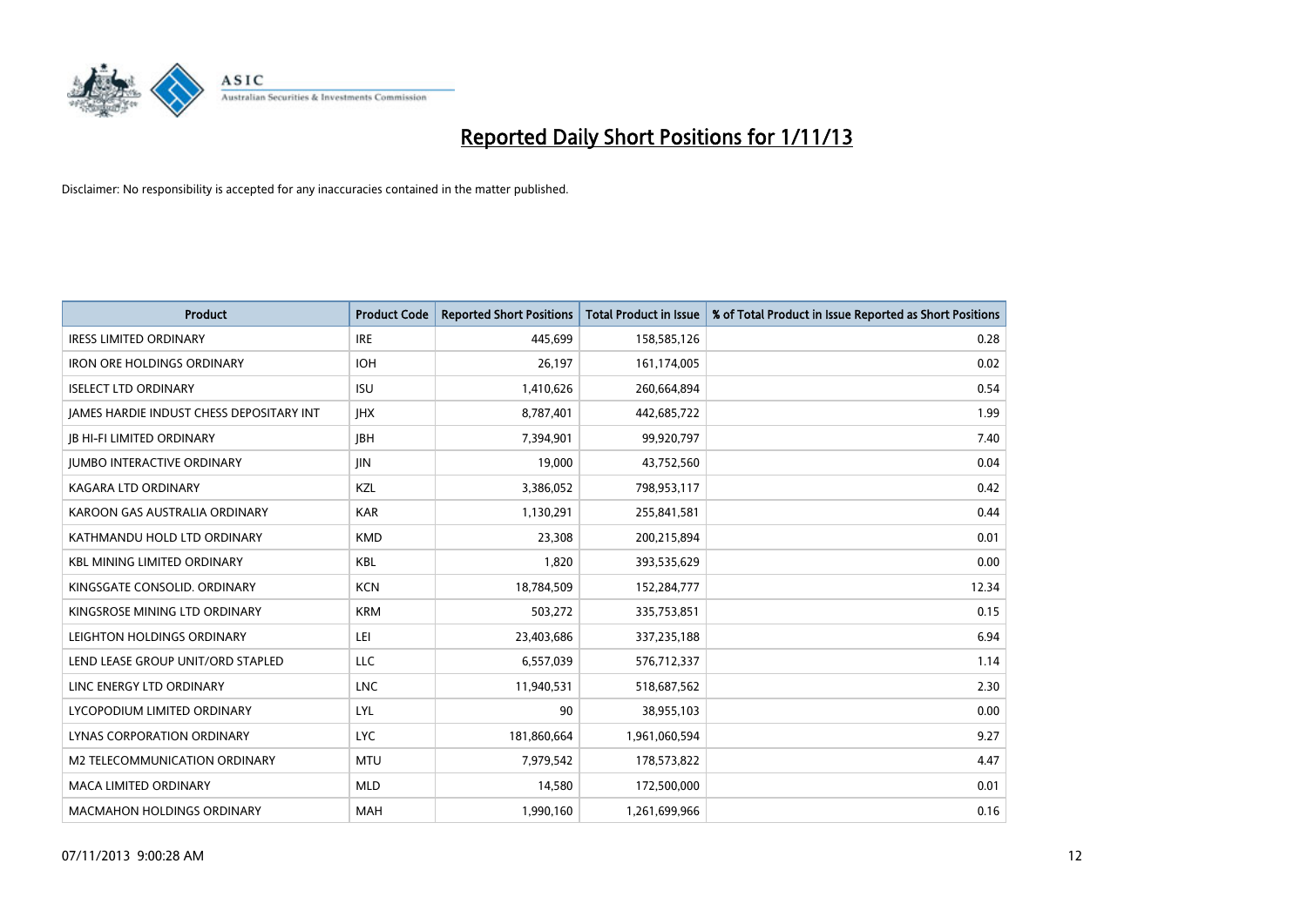

| <b>Product</b>                        | <b>Product Code</b> | <b>Reported Short Positions</b> | <b>Total Product in Issue</b> | % of Total Product in Issue Reported as Short Positions |
|---------------------------------------|---------------------|---------------------------------|-------------------------------|---------------------------------------------------------|
| MACO ATLAS ROADS GRP ORDINARY STAPLED | <b>MQA</b>          | 13,626,941                      | 487,230,540                   | 2.80                                                    |
| MACQUARIE GROUP LTD ORDINARY          | <b>MQG</b>          | 2,551,998                       | 339,888,036                   | 0.75                                                    |
| MACQUARIE TELECOM GP ORDINARY         | MAQ                 | 4,294                           | 20,967,121                    | 0.02                                                    |
| MAGELLAN FIN GRP LTD ORDINARY         | <b>MFG</b>          | 557,540                         | 155,830,849                   | 0.36                                                    |
| <b>MATRIX C &amp; E LTD ORDINARY</b>  | <b>MCE</b>          | 2,938,386                       | 94,555,428                    | 3.11                                                    |
| <b>MAVERICK DRILLING ORDINARY</b>     | <b>MAD</b>          | 8,913,825                       | 452,726,751                   | 1.97                                                    |
| <b>MAXITRANS INDUSTRIES ORDINARY</b>  | <b>MXI</b>          | 508,658                         | 183,993,392                   | 0.28                                                    |
| MAYNE PHARMA LTD ORDINARY             | <b>MYX</b>          | 1,027,560                       | 563,459,968                   | 0.18                                                    |
| MCMILLAN SHAKESPEARE ORDINARY         | <b>MMS</b>          | 990,980                         | 74,523,965                    | 1.33                                                    |
| MEDUSA MINING LTD ORDINARY            | <b>MML</b>          | 2,888,612                       | 188,903,911                   | 1.53                                                    |
| MELBOURNE IT LIMITED ORDINARY         | <b>MLB</b>          | 2,000                           | 82,858,121                    | 0.00                                                    |
| MEO AUSTRALIA LTD ORDINARY            | <b>MEO</b>          | 10,845                          | 627,264,587                   | 0.00                                                    |
| MERIDIAN ENERGY INSTALMENT RECEIPTS   | <b>MEZCA</b>        | 262,500                         | 1,255,413,626                 | 0.02                                                    |
| <b>MERMAID MARINE ORDINARY</b>        | <b>MRM</b>          | 679,875                         | 232,652,241                   | 0.29                                                    |
| MESOBLAST LIMITED ORDINARY            | <b>MSB</b>          | 17,832,897                      | 317,350,901                   | 5.62                                                    |
| METALS X LIMITED ORDINARY             | <b>MLX</b>          | 124,190                         | 1,652,636,110                 | 0.01                                                    |
| METCASH LIMITED ORDINARY              | <b>MTS</b>          | 88,507,431                      | 880,704,786                   | 10.05                                                   |
| METMINCO LIMITED ORDINARY             | <b>MNC</b>          | 1,022,823                       | 1,749,543,023                 | 0.06                                                    |
| MICLYN EXP OFFSHR ORDINARY            | <b>MIO</b>          | 109,715                         | 281,754,775                   | 0.04                                                    |
| MIGHTY RIVER POWER ORDINARY           | <b>MYT</b>          | 1,952,595                       | 1,400,000,094                 | 0.14                                                    |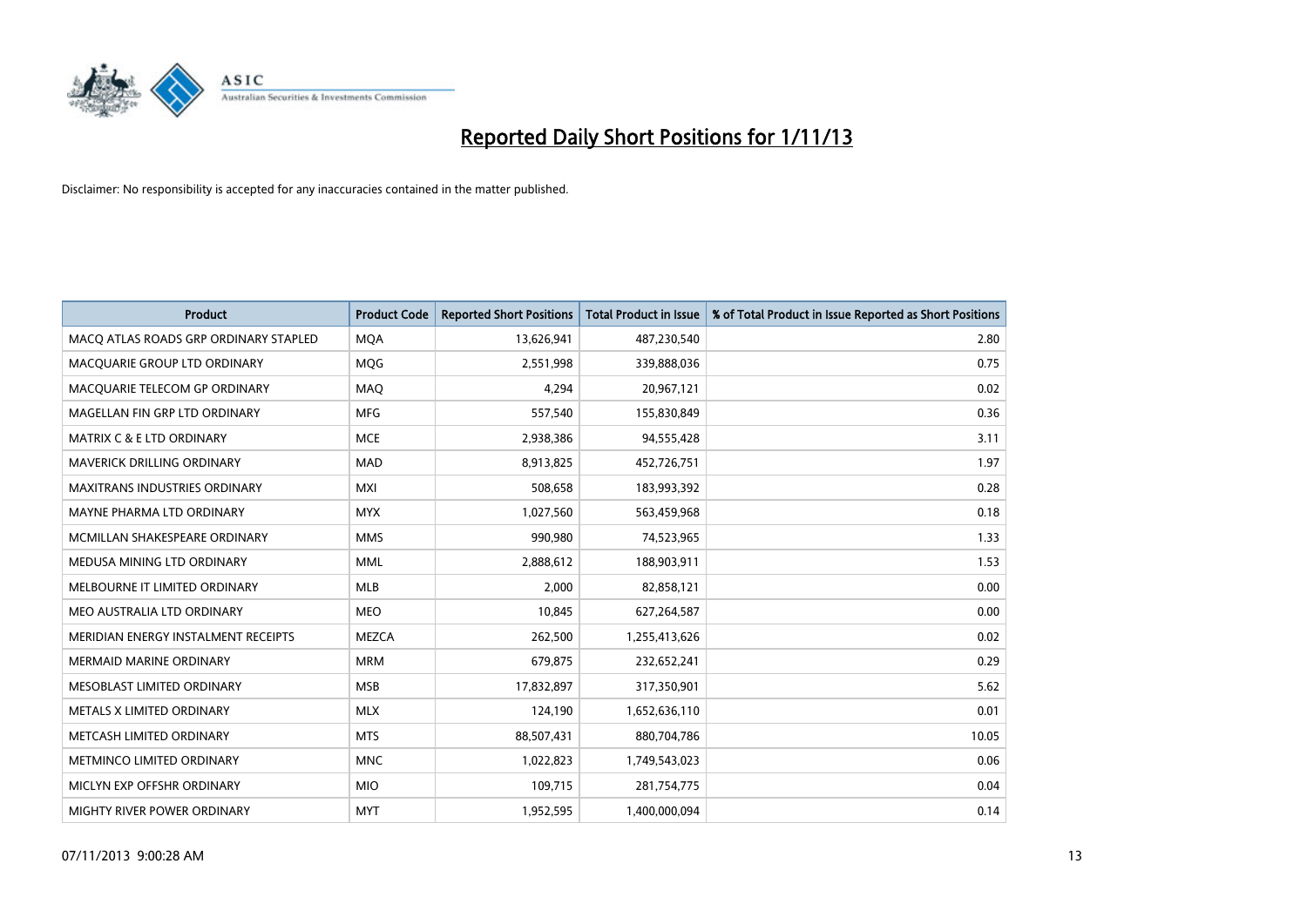

| <b>Product</b>                    | <b>Product Code</b> | <b>Reported Short Positions</b> | <b>Total Product in Issue</b> | % of Total Product in Issue Reported as Short Positions |
|-----------------------------------|---------------------|---------------------------------|-------------------------------|---------------------------------------------------------|
| MILTON CORPORATION ORDINARY       | <b>MLT</b>          | 33,032                          | 627,357,755                   | 0.01                                                    |
| MINCOR RESOURCES NL ORDINARY      | <b>MCR</b>          | 2,399,699                       | 188,208,274                   | 1.28                                                    |
| MINERAL DEPOSITS ORDINARY         | <b>MDL</b>          | 2,131,721                       | 83,538,786                    | 2.55                                                    |
| MINERAL RESOURCES. ORDINARY       | <b>MIN</b>          | 3,221,919                       | 186,112,198                   | 1.73                                                    |
| MIRABELA NICKEL LTD ORDINARY      | <b>MBN</b>          | 23,443,124                      | 876,801,147                   | 2.67                                                    |
| MIRVAC GROUP STAPLED SECURITIES   | <b>MGR</b>          | 2,390,769                       | 3,664,938,678                 | 0.07                                                    |
| MOBILE EMBRACE LTD ORDINARY       | <b>MBE</b>          | 524,516                         | 307,877,790                   | 0.17                                                    |
| MOLOPO ENERGY LTD ORDINARY        | <b>MPO</b>          | 89,660                          | 246,724,091                   | 0.04                                                    |
| MONADELPHOUS GROUP ORDINARY       | <b>MND</b>          | 12,260,901                      | 92,308,047                    | 13.28                                                   |
| MORTGAGE CHOICE LTD ORDINARY      | <b>MOC</b>          | 126,739                         | 123,431,282                   | 0.10                                                    |
| <b>MOUNT GIBSON IRON ORDINARY</b> | <b>MGX</b>          | 8,070,124                       | 1,090,584,232                 | 0.74                                                    |
| MULTIPLEX SITES SITES             | <b>MXUPA</b>        | 1,299                           | 4,500,000                     | 0.03                                                    |
| MURCHISON METALS LTD ORDINARY     | <b>MMX</b>          | 216,291                         | 450,497,346                   | 0.05                                                    |
| MYER HOLDINGS LTD ORDINARY        | <b>MYR</b>          | 76,145,323                      | 585,594,551                   | 13.00                                                   |
| <b>MYSTATE LIMITED ORDINARY</b>   | <b>MYS</b>          | 4,375                           | 87,177,445                    | 0.01                                                    |
| NANOSONICS LIMITED ORDINARY       | <b>NAN</b>          | 68,957                          | 262,822,463                   | 0.03                                                    |
| NATIONAL AUST. BANK ORDINARY      | <b>NAB</b>          | 10,080,432                      | 2,348,902,914                 | 0.43                                                    |
| NAVITAS LIMITED ORDINARY          | <b>NVT</b>          | 2,752,330                       | 375,416,910                   | 0.73                                                    |
| NEON ENERGY LIMITED ORDINARY      | <b>NEN</b>          | 1,653,586                       | 553,037,848                   | 0.30                                                    |
| NEW HOPE CORPORATION ORDINARY     | <b>NHC</b>          | 1,196,693                       | 830,715,225                   | 0.14                                                    |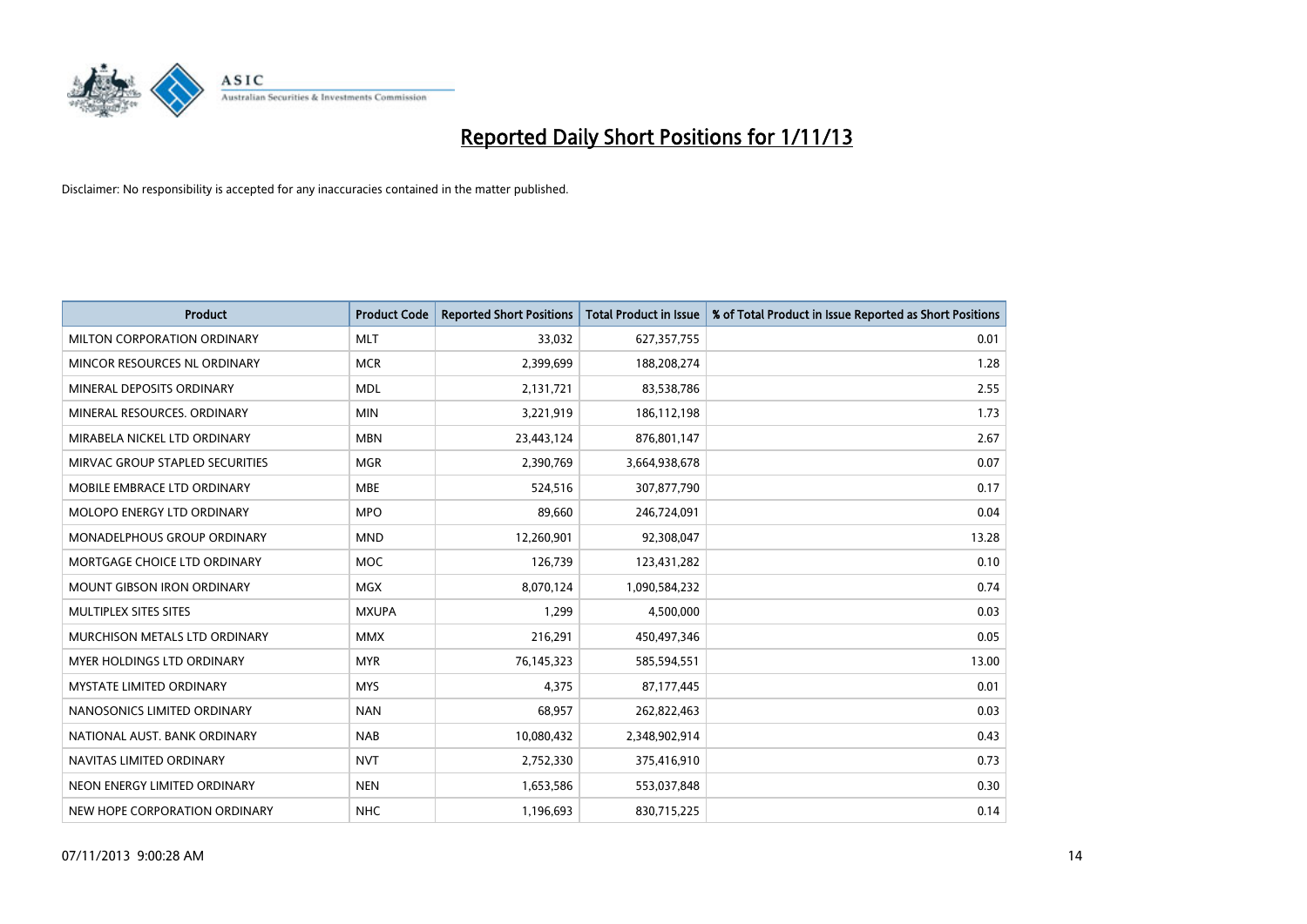

| <b>Product</b>                        | <b>Product Code</b> | <b>Reported Short Positions</b> | <b>Total Product in Issue</b> | % of Total Product in Issue Reported as Short Positions |
|---------------------------------------|---------------------|---------------------------------|-------------------------------|---------------------------------------------------------|
| NEW STANDARD ENERGY ORDINARY          | <b>NSE</b>          | 322,032                         | 305,331,847                   | 0.11                                                    |
| NEWCREST MINING ORDINARY              | <b>NCM</b>          | 8,038,155                       | 766,510,971                   | 1.05                                                    |
| NEWS CORP A NON-VOTING CDI            | <b>NWSLV</b>        | 2,391,420                       | 4,087,188                     | 58.51                                                   |
| NEWS CORP B VOTING CDI                | <b>NWS</b>          | 2,247,461                       | 26,728,911                    | 8.41                                                    |
| NEWSAT LIMITED ORDINARY               | <b>NWT</b>          | 185,433                         | 591,240,283                   | 0.03                                                    |
| NEXTDC LIMITED ORDINARY               | <b>NXT</b>          | 6,542,331                       | 192,904,486                   | 3.39                                                    |
| NEXUS ENERGY LIMITED ORDINARY         | <b>NXS</b>          | 1,152,662                       | 1,330,219,459                 | 0.09                                                    |
| NIB HOLDINGS LIMITED ORDINARY         | <b>NHF</b>          | 4,037,205                       | 439,004,182                   | 0.92                                                    |
| NIDO PETROLEUM ORDINARY               | <b>NDO</b>          | 542,402                         | 2,046,650,968                 | 0.03                                                    |
| NOBLE MINERAL RES ORDINARY            | <b>NMG</b>          | 2,365,726                       | 666,397,952                   | 0.36                                                    |
| NORTHERN IRON LTD ORDINARY            | <b>NFE</b>          | 923,449                         | 484,405,314                   | 0.19                                                    |
| NORTHERN STAR ORDINARY                | <b>NST</b>          | 5,071,617                       | 424,279,762                   | 1.20                                                    |
| NOVOGEN LIMITED ORDINARY              | <b>NRT</b>          | 119,091                         | 144,622,257                   | 0.08                                                    |
| NRW HOLDINGS LIMITED ORDINARY         | <b>NWH</b>          | 12,686,960                      | 278,888,011                   | 4.55                                                    |
| NUCOAL RESOURCES LTD ORDINARY         | <b>NCR</b>          | 90,001                          | 768,612,354                   | 0.01                                                    |
| NUFARM LIMITED ORDINARY               | <b>NUF</b>          | 12,685,604                      | 263,335,277                   | 4.82                                                    |
| OAKTON LIMITED ORDINARY               | <b>OKN</b>          | 30,002                          | 89,968,985                    | 0.03                                                    |
| OCEANAGOLD CORP. CHESS DEPOSITARY INT | <b>OGC</b>          | 224,430                         | 293,587,920                   | 0.08                                                    |
| OIL SEARCH LTD ORDINARY               | OSH                 | 3,826,164                       | 1,343,361,150                 | 0.28                                                    |
| OM HOLDINGS LIMITED ORDINARY          | OMH                 | 2,610,903                       | 733,423,337                   | 0.36                                                    |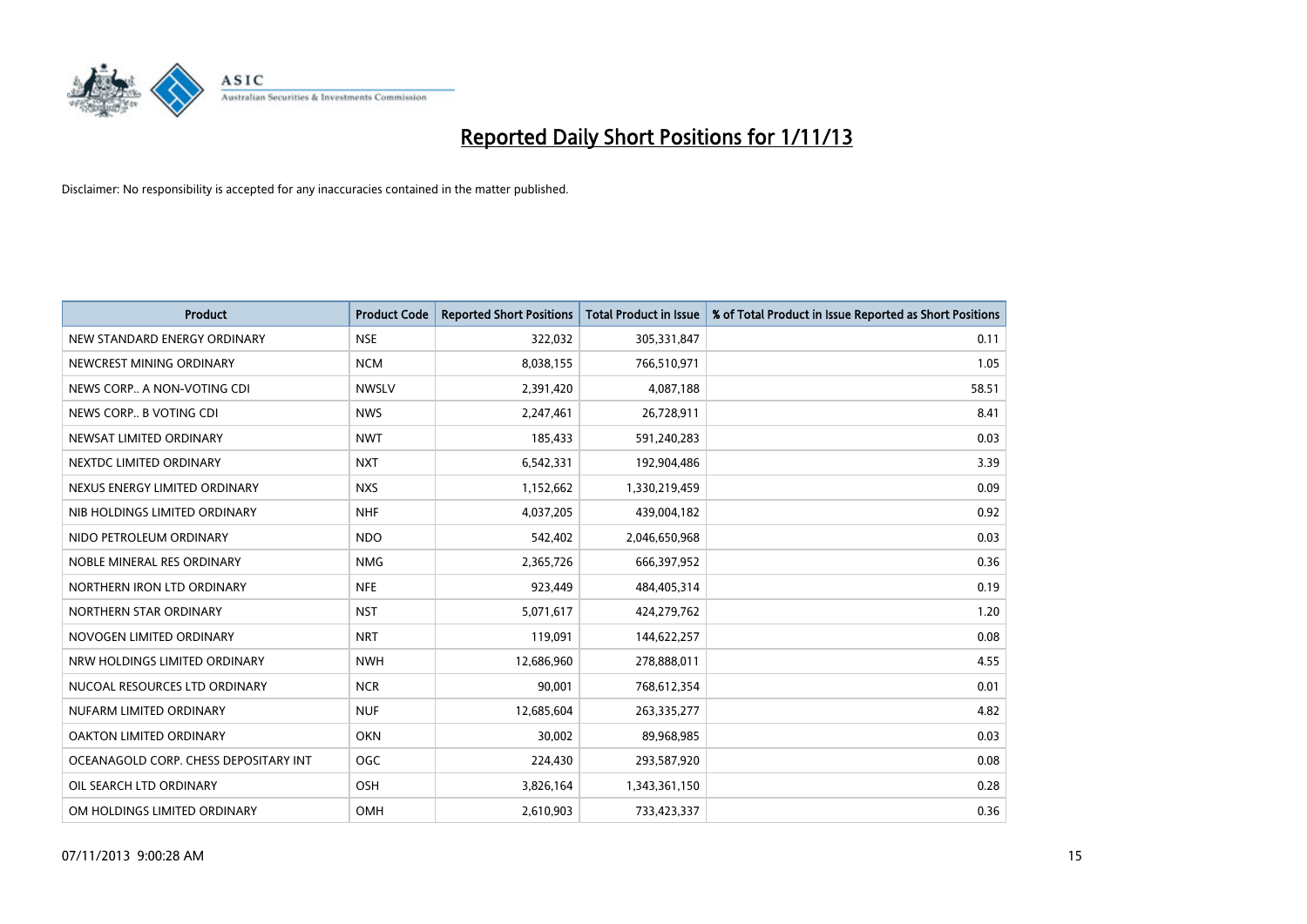

| <b>Product</b>               | <b>Product Code</b> | <b>Reported Short Positions</b> | <b>Total Product in Issue</b> | % of Total Product in Issue Reported as Short Positions |
|------------------------------|---------------------|---------------------------------|-------------------------------|---------------------------------------------------------|
| ORICA LIMITED ORDINARY       | ORI                 | 10,169,777                      | 368,203,632                   | 2.76                                                    |
| ORIGIN ENERGY ORDINARY       | <b>ORG</b>          | 8,369,151                       | 1,101,225,151                 | 0.76                                                    |
| OROCOBRE LIMITED ORDINARY    | <b>ORE</b>          | 635,370                         | 117,745,140                   | 0.54                                                    |
| OROTONGROUP LIMITED ORDINARY | <b>ORL</b>          | 340,951                         | 40,880,902                    | 0.83                                                    |
| OZ MINERALS ORDINARY         | OZL                 | 10,128,014                      | 303,470,022                   | 3.34                                                    |
| OZFOREX GROUP LTD ORDINARY   | <b>OFX</b>          | 64,687                          | 240,000,000                   | 0.03                                                    |
| PACIFIC BRANDS ORDINARY      | <b>PBG</b>          | 8,431,699                       | 912,915,695                   | 0.92                                                    |
| PALADIN ENERGY LTD ORDINARY  | <b>PDN</b>          | 90,896,489                      | 963,332,074                   | 9.44                                                    |
| PANAUST LIMITED ORDINARY     | <b>PNA</b>          | 3,661,121                       | 619,765,589                   | 0.59                                                    |
| PANORAMIC RESOURCES ORDINARY | PAN                 | 60,540                          | 263, 285, 132                 | 0.02                                                    |
| PANTERRA GOLD LTD ORDINARY   | PGI                 |                                 | 761,580,455                   | 0.00                                                    |
| PAPERLINX LIMITED ORDINARY   | <b>PPX</b>          | 48,101                          | 609,280,761                   | 0.01                                                    |
| PAPILLON RES LTD ORDINARY    | PIR                 | 6,006,502                       | 338,344,210                   | 1.78                                                    |
| PATTIES FOODS LTD ORDINARY   | PFL                 | 39,840                          | 139,065,639                   | 0.03                                                    |
| PEET LIMITED ORDINARY        | <b>PPC</b>          | 364,181                         | 433,389,348                   | 0.08                                                    |
| PERILYA LIMITED ORDINARY     | PEM                 | 1,528                           | 769,316,426                   | 0.00                                                    |
| PERPETUAL LIMITED ORDINARY   | <b>PPT</b>          | 2,414,273                       | 42,002,824                    | 5.75                                                    |
| PERSEUS MINING LTD ORDINARY  | <b>PRU</b>          | 6,359,817                       | 457,962,088                   | 1.39                                                    |
| PHARMAXIS LTD ORDINARY       | <b>PXS</b>          | 2,744,616                       | 308,548,389                   | 0.89                                                    |
| PLATINUM ASSET ORDINARY      | <b>PTM</b>          | 2,440,589                       | 578,485,695                   | 0.42                                                    |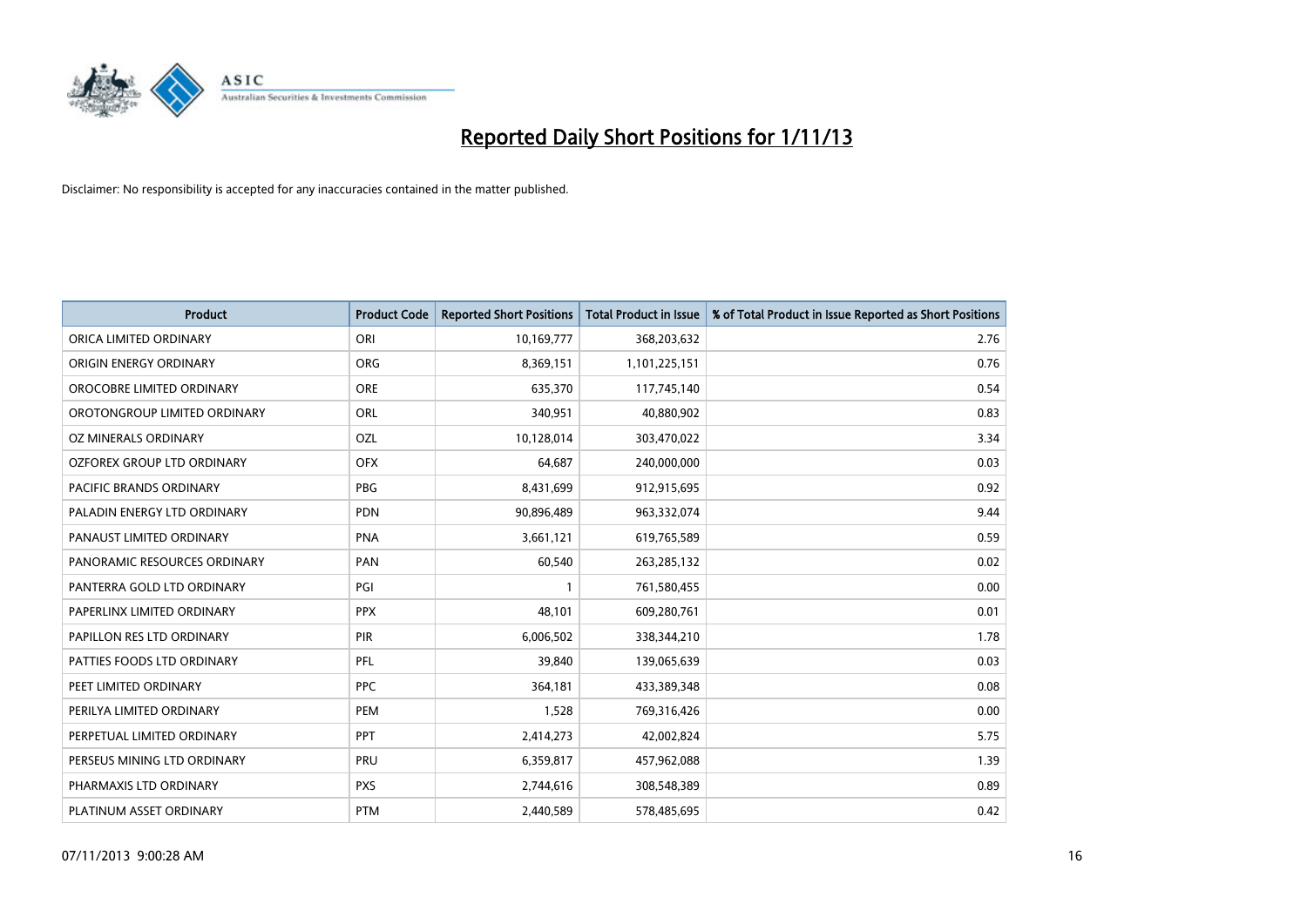

| <b>Product</b>                      | <b>Product Code</b> | <b>Reported Short Positions</b> | <b>Total Product in Issue</b> | % of Total Product in Issue Reported as Short Positions |
|-------------------------------------|---------------------|---------------------------------|-------------------------------|---------------------------------------------------------|
| PLATINUM AUSTRALIA ORDINARY         | <b>PLA</b>          | 836,027                         | 504,968,043                   | 0.17                                                    |
| PMI GOLD CORP CDI 1:1               | <b>PVM</b>          | 240,217                         | 159,968,561                   | 0.15                                                    |
| PMP LIMITED ORDINARY                | <b>PMP</b>          | 1,565,170                       | 323,781,124                   | 0.48                                                    |
| PRANA BIOTECHNOLOGY ORDINARY        | PBT                 | 606,934                         | 408,405,897                   | 0.15                                                    |
| PREMIER INVESTMENTS ORDINARY        | <b>PMV</b>          | 1,143,507                       | 155,260,478                   | 0.74                                                    |
| PRIMA BIOMED LTD ORDINARY           | <b>PRR</b>          | 44,394                          | 1,228,709,341                 | 0.00                                                    |
| PRIMARY HEALTH CARE ORDINARY        | <b>PRY</b>          | 19,180,892                      | 504,956,647                   | 3.80                                                    |
| PRIME MEDIA GRP LTD ORDINARY        | <b>PRT</b>          | 908,116                         | 366,330,303                   | 0.25                                                    |
| PROGRAMMED ORDINARY                 | <b>PRG</b>          | 221,794                         | 118,229,190                   | 0.19                                                    |
| <b>QANTAS AIRWAYS ORDINARY</b>      | QAN                 | 40,779,864                      | 2,212,979,740                 | 1.84                                                    |
| <b>OBE INSURANCE GROUP ORDINARY</b> | <b>OBE</b>          | 14,042,358                      | 1,226,855,950                 | 1.14                                                    |
| ORXPHARMA LTD ORDINARY              | QRX                 | 68,942                          | 144,785,606                   | 0.05                                                    |
| <b>QUBE HOLDINGS LTD ORDINARY</b>   | <b>QUB</b>          | 13,683,348                      | 931,433,499                   | 1.47                                                    |
| RAMELIUS RESOURCES ORDINARY         | <b>RMS</b>          | 319,293                         | 364,440,380                   | 0.09                                                    |
| RAMSAY HEALTH CARE ORDINARY         | <b>RHC</b>          | 2,024,398                       | 202,081,252                   | 1.00                                                    |
| <b>RCR TOMLINSON ORDINARY</b>       | <b>RCR</b>          | 1,686,177                       | 136,696,590                   | 1.23                                                    |
| <b>REA GROUP ORDINARY</b>           | <b>REA</b>          | 1,075,826                       | 131,714,699                   | 0.82                                                    |
| RECKON LIMITED ORDINARY             | <b>RKN</b>          | 56,183                          | 128,103,484                   | 0.04                                                    |
| <b>RED 5 LIMITED ORDINARY</b>       | <b>RED</b>          | 564,981                         | 635,488,008                   | 0.09                                                    |
| RED FORK ENERGY ORDINARY            | <b>RFE</b>          | 3,253,408                       | 499,551,719                   | 0.65                                                    |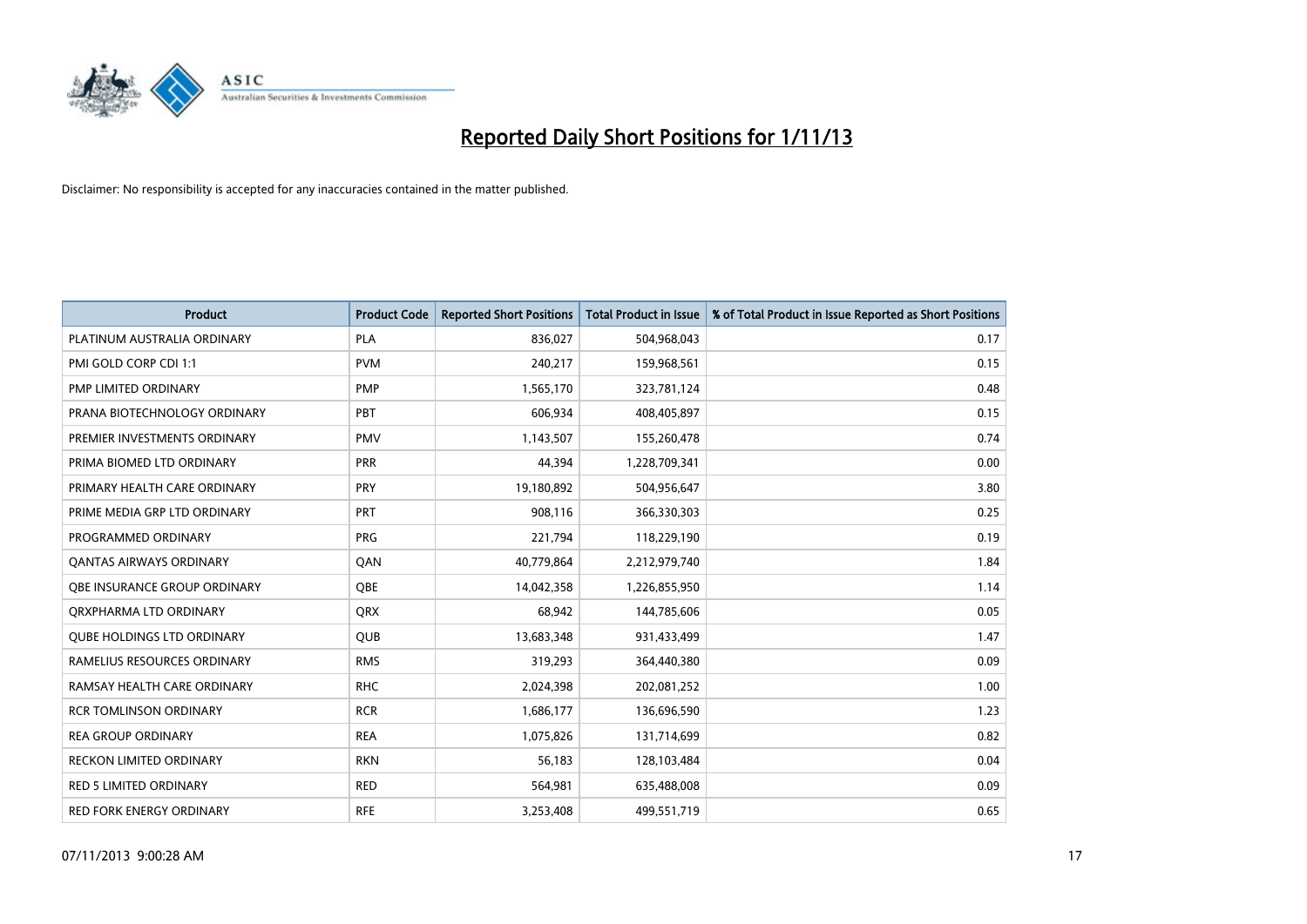

| Product                           | <b>Product Code</b> | <b>Reported Short Positions</b> | <b>Total Product in Issue</b> | % of Total Product in Issue Reported as Short Positions |
|-----------------------------------|---------------------|---------------------------------|-------------------------------|---------------------------------------------------------|
| REDBANK ENERGY LTD ORDINARY       | AEJ                 | 13                              | 786,287                       | 0.00                                                    |
| REECE AUSTRALIA LTD. ORDINARY     | <b>REH</b>          | 7,286                           | 99,600,000                    | 0.01                                                    |
| REED RESOURCES LTD ORDINARY       | <b>RDR</b>          | 50,000                          | 523,453,895                   | 0.01                                                    |
| REGIS RESOURCES ORDINARY          | <b>RRL</b>          | 7,297,086                       | 479,592,829                   | 1.52                                                    |
| RESMED INC CDI 10:1               | <b>RMD</b>          | 15,162,355                      | 1,420,542,770                 | 1.07                                                    |
| RESOLUTE MINING ORDINARY          | <b>RSG</b>          | 8,242,025                       | 640,994,224                   | 1.29                                                    |
| RESOURCE EQUIP LTD ORDINARY       | <b>RQL</b>          | 5,000                           | 249,065,471                   | 0.00                                                    |
| RESOURCE GENERATION ORDINARY      | <b>RES</b>          | 224,300                         | 569,396,004                   | 0.04                                                    |
| <b>RETAIL FOOD GROUP ORDINARY</b> | <b>RFG</b>          | 3,237,235                       | 130,381,190                   | 2.48                                                    |
| REX MINERALS LIMITED ORDINARY     | <b>RXM</b>          | 3,089,600                       | 188,907,284                   | 1.64                                                    |
| RHG LIMITED ORDINARY              | <b>RHG</b>          | 1,085                           | 308,483,177                   | 0.00                                                    |
| RIALTO ENERGY ORDINARY            | <b>RIA</b>          | 41                              | 1,155,765,100                 | 0.00                                                    |
| RIDLEY CORPORATION ORDINARY       | <b>RIC</b>          | 94,163                          | 307,817,071                   | 0.03                                                    |
| RIO TINTO LIMITED ORDINARY        | <b>RIO</b>          | 4,861,191                       | 435,758,720                   | 1.12                                                    |
| ROBUST RESOURCES ORDINARY         | <b>ROL</b>          | 10,000                          | 102,830,646                   | 0.01                                                    |
| ROC OIL COMPANY ORDINARY          | <b>ROC</b>          | 1,124,640                       | 683,235,552                   | 0.16                                                    |
| ROYAL WOLF HOLDINGS ORDINARY      | <b>RWH</b>          | 25,836                          | 100,387,052                   | 0.03                                                    |
| <b>RURALCO HOLDINGS ORDINARY</b>  | <b>RHL</b>          | 1,456                           | 55,019,284                    | 0.00                                                    |
| SAI GLOBAL LIMITED ORDINARY       | SAI                 | 6,589,729                       | 210,730,820                   | 3.13                                                    |
| SALMAT LIMITED ORDINARY           | <b>SLM</b>          | 998                             | 159,812,799                   | 0.00                                                    |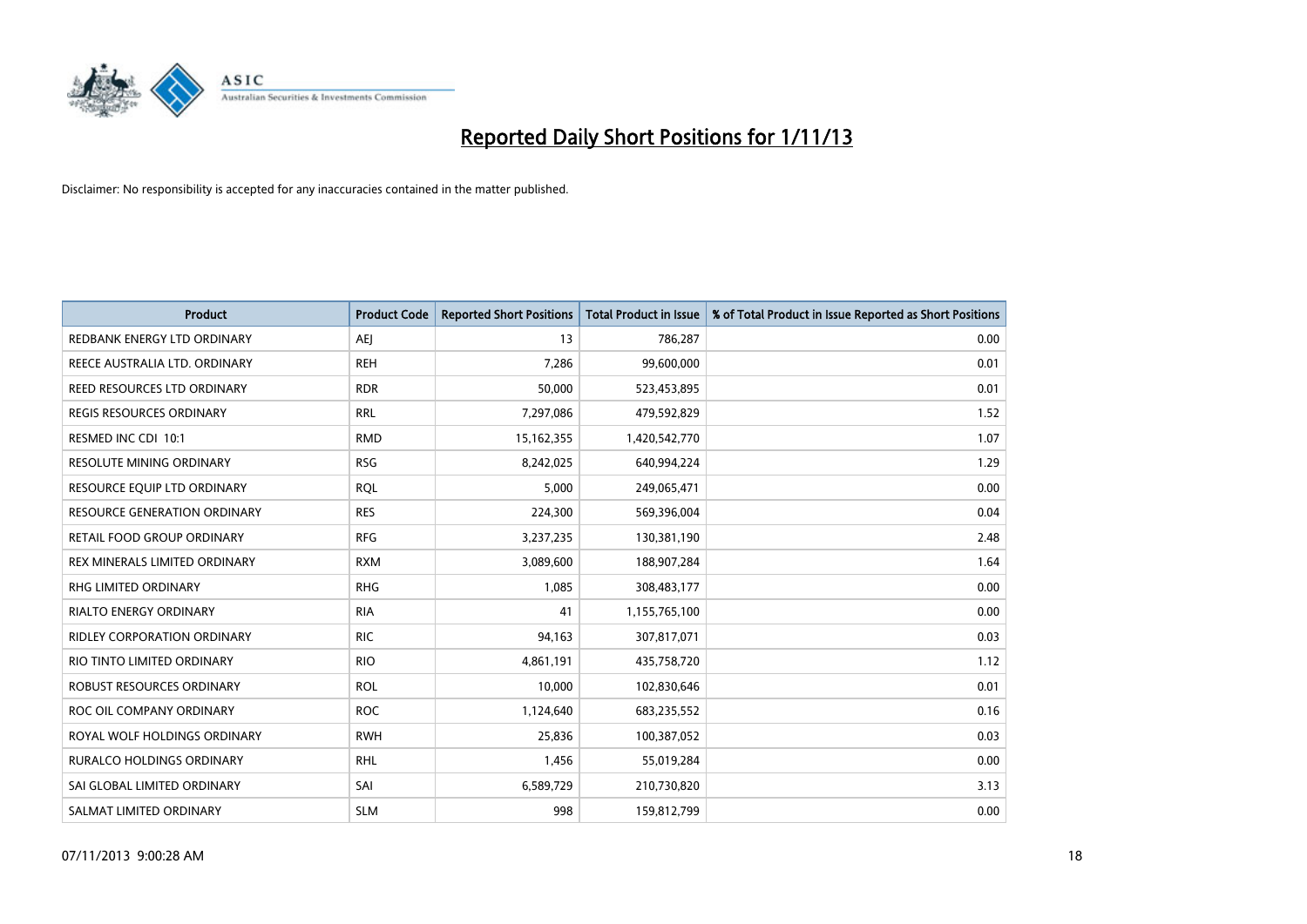

| <b>Product</b>                           | <b>Product Code</b> | <b>Reported Short Positions</b> | <b>Total Product in Issue</b> | % of Total Product in Issue Reported as Short Positions |
|------------------------------------------|---------------------|---------------------------------|-------------------------------|---------------------------------------------------------|
| SAMSON OIL & GAS LTD ORDINARY            | SSN                 | 1,762,000                       | 2,547,627,193                 | 0.07                                                    |
| SANDFIRE RESOURCES ORDINARY              | <b>SFR</b>          | 1,374,008                       | 155,640,968                   | 0.88                                                    |
| <b>SANTOS LTD ORDINARY</b>               | <b>STO</b>          | 4,339,655                       | 970,198,425                   | 0.45                                                    |
| SARACEN MINERAL ORDINARY                 | <b>SAR</b>          | 3,193,228                       | 595,263,186                   | 0.54                                                    |
| SCA PROPERTY GROUP STAPLED SECURITIES    | SCP                 | 33,908,081                      | 642,417,140                   | 5.28                                                    |
| SEDGMAN LIMITED ORDINARY                 | <b>SDM</b>          | 284,602                         | 223,224,636                   | 0.13                                                    |
| SEEK LIMITED ORDINARY                    | <b>SEK</b>          | 13,699,258                      | 339,071,750                   | 4.04                                                    |
| SELECT HARVESTS ORDINARY                 | <b>SHV</b>          | 67,076                          | 57,815,720                    | 0.12                                                    |
| SENEX ENERGY LIMITED ORDINARY            | SXY                 | 4,206,805                       | 1,144,008,917                 | 0.37                                                    |
| SERVICE STREAM ORDINARY                  | <b>SSM</b>          | 100                             | 283,418,867                   | 0.00                                                    |
| SEVEN GROUP HOLDINGS ORDINARY            | <b>SVW</b>          | 4,997,408                       | 308,160,281                   | 1.62                                                    |
| SEVEN WEST MEDIA LTD ORDINARY            | SWM                 | 7,216,723                       | 999,160,872                   | 0.72                                                    |
| SIGMA PHARMACEUTICAL ORDINARY            | <b>SIP</b>          | 2,633,383                       | 1,125,275,419                 | 0.23                                                    |
| SILEX SYSTEMS ORDINARY                   | <b>SLX</b>          | 2,634,614                       | 170,252,909                   | 1.55                                                    |
| SILVER CHEF LIMITED ORDINARY             | SIV                 | 6,753                           | 29,333,629                    | 0.02                                                    |
| SILVER LAKE RESOURCE ORDINARY            | <b>SLR</b>          | 12,708,746                      | 437,594,758                   | 2.90                                                    |
| SIMS METAL MGMT LTD ORDINARY             | SGM                 | 12,581,038                      | 204,343,252                   | 6.16                                                    |
| SINGAPORE TELECOMM. CHESS DEPOSITARY INT | SGT                 | 1,224,513                       | 149,779,918                   | 0.82                                                    |
| SIRIUS RESOURCES NL ORDINARY             | <b>SIR</b>          | 5,904,179                       | 227,770,167                   | 2.59                                                    |
| SIRTEX MEDICAL ORDINARY                  | <b>SRX</b>          | 433,673                         | 56,108,439                    | 0.77                                                    |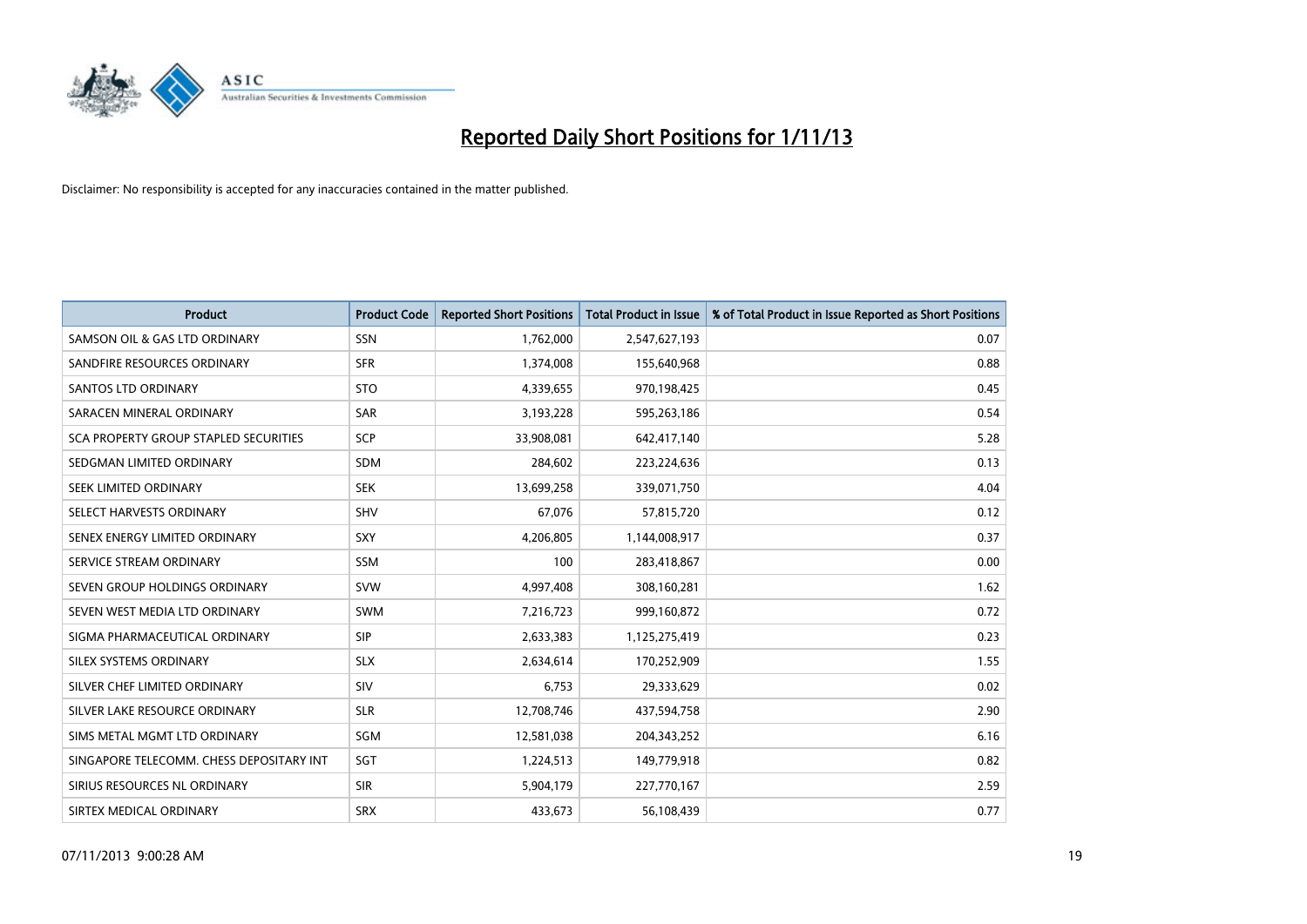

| <b>Product</b>                           | <b>Product Code</b> | <b>Reported Short Positions</b> | <b>Total Product in Issue</b> | % of Total Product in Issue Reported as Short Positions |
|------------------------------------------|---------------------|---------------------------------|-------------------------------|---------------------------------------------------------|
| SKILLED GROUP LTD ORDINARY               | <b>SKE</b>          | 5,712,841                       | 233,871,364                   | 2.44                                                    |
| SKY NETWORK ORDINARY                     | <b>SKT</b>          | 169,502                         | 389,139,785                   | 0.04                                                    |
| SKYCITY ENT GRP LTD ORDINARY             | <b>SKC</b>          | 640,100                         | 580,016,676                   | 0.11                                                    |
| <b>SLATER &amp; GORDON ORDINARY</b>      | SGH                 | 141,104                         | 198,846,598                   | 0.07                                                    |
| SMS MANAGEMENT, ORDINARY                 | SMX                 | 3,302,931                       | 70,099,763                    | 4.71                                                    |
| SONIC HEALTHCARE ORDINARY                | <b>SHL</b>          | 4,726,167                       | 400,420,556                   | 1.18                                                    |
| SOUL PATTINSON (W.H) ORDINARY            | SOL                 | 107,904                         | 239,395,320                   | 0.05                                                    |
| SOUTH BOULDER MINES ORDINARY             | <b>STB</b>          | $\mathbf{1}$                    | 127,952,826                   | 0.00                                                    |
| SP AUSNET STAPLED SECURITIES             | SPN                 | 31,978,992                      | 3,376,325,523                 | 0.95                                                    |
| SPARK INFRASTRUCTURE STAPLED NOTE & UNIT | SKI                 | 45,171,173                      | 1,326,734,264                 | 3.40                                                    |
| SPDR 200 FUND ETF UNITS                  | <b>STW</b>          | 23,879                          | 44,278,688                    | 0.05                                                    |
| SPECIALTY FASHION ORDINARY               | <b>SFH</b>          | 111,378                         | 192,236,121                   | 0.06                                                    |
| ST BARBARA LIMITED ORDINARY              | <b>SBM</b>          | 7,516,325                       | 488,074,077                   | 1.54                                                    |
| STARPHARMA HOLDINGS ORDINARY             | SPL                 | 14,733,411                      | 284,164,948                   | 5.18                                                    |
| STEADFAST GROUP LTD ORDINARY             | <b>SDF</b>          | 167,391                         | 500,873,408                   | 0.03                                                    |
| STHN CROSS MEDIA ORDINARY                | SXL                 | 8,305,105                       | 705,099,800                   | 1.18                                                    |
| STOCKLAND UNITS/ORD STAPLED              | SGP                 | 14,401,128                      | 2,305,750,747                 | 0.62                                                    |
| STRAITS RES LTD. ORDINARY                | <b>SRQ</b>          | 31,522                          | 1,164,150,159                 | 0.00                                                    |
| STRIKE ENERGY LTD ORDINARY               | <b>STX</b>          | 5,000                           | 706,519,664                   | 0.00                                                    |
| STW COMMUNICATIONS ORDINARY              | SGN                 | 940,988                         | 403,828,512                   | 0.23                                                    |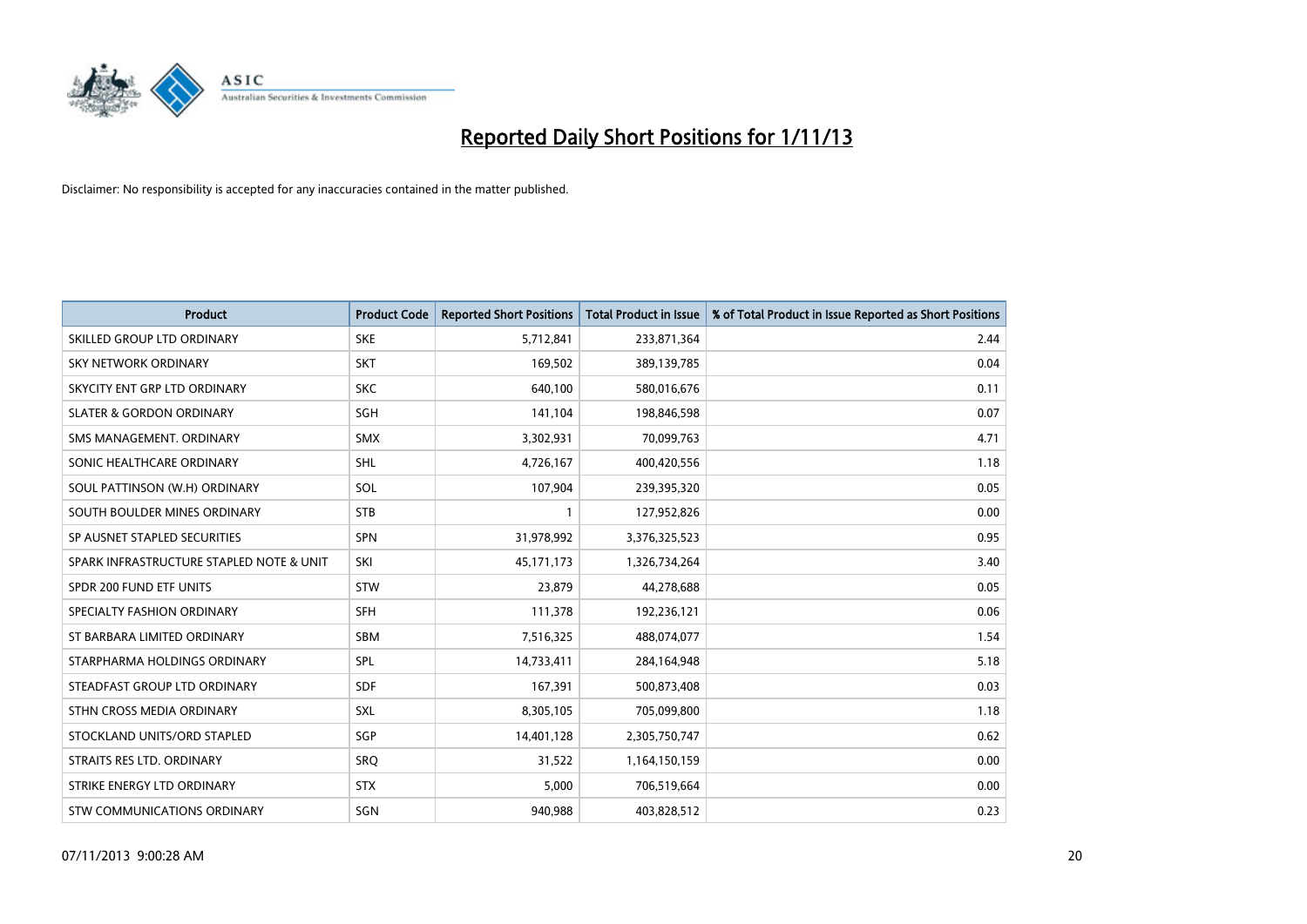

| <b>Product</b>                    | <b>Product Code</b> | <b>Reported Short Positions</b> | <b>Total Product in Issue</b> | % of Total Product in Issue Reported as Short Positions |
|-----------------------------------|---------------------|---------------------------------|-------------------------------|---------------------------------------------------------|
| <b>SUNCORP GROUP LTD ORDINARY</b> | <b>SUN</b>          | 3,514,944                       | 1,286,600,980                 | 0.27                                                    |
| SUNDANCE ENERGY ORDINARY          | <b>SEA</b>          | 506,074                         | 462,611,982                   | 0.11                                                    |
| SUNDANCE RESOURCES ORDINARY       | <b>SDL</b>          | 35,015,323                      | 3,073,110,985                 | 1.14                                                    |
| SUNLAND GROUP LTD ORDINARY        | <b>SDG</b>          | 19,189                          | 181,710,087                   | 0.01                                                    |
| SUPER RET REP LTD ORDINARY        | SUL                 | 1,152,314                       | 196,731,620                   | 0.59                                                    |
| SYD AIRPORT STAPLED US PROHIBIT.  | <b>SYD</b>          | 21,682,124                      | 2,194,322,759                 | 0.99                                                    |
| SYRAH RESOURCES ORDINARY          | <b>SYR</b>          | 2,789,770                       | 148,380,123                   | 1.88                                                    |
| TABCORP HOLDINGS LTD ORDINARY     | <b>TAH</b>          | 19,417,826                      | 754,274,706                   | 2.57                                                    |
| <b>TANAMI GOLD NL ORDINARY</b>    | <b>TAM</b>          | 41                              | 587,548,523                   | 0.00                                                    |
| TAP OIL LIMITED ORDINARY          | <b>TAP</b>          | 193,317                         | 241,608,606                   | 0.08                                                    |
| TASSAL GROUP LIMITED ORDINARY     | <b>TGR</b>          | 97,132                          | 146,507,029                   | 0.07                                                    |
| <b>TATTS GROUP LTD ORDINARY</b>   | <b>TTS</b>          | 11,331,619                      | 1,416,867,821                 | 0.80                                                    |
| TELECOM CORPORATION ORDINARY      | <b>TEL</b>          | 4,694,816                       | 1,822,303,137                 | 0.26                                                    |
| TELSTRA CORPORATION, ORDINARY     | <b>TLS</b>          | 12,567,438                      | 12,443,074,357                | 0.10                                                    |
| TEN NETWORK HOLDINGS ORDINARY     | <b>TEN</b>          | 126,516,467                     | 2,586,970,845                 | 4.89                                                    |
| TERANGA GOLD CORP CDI 1:1         | <b>TGZ</b>          | 1,018,537                       | 171,519,816                   | 0.59                                                    |
| TFS CORPORATION LTD ORDINARY      | <b>TFC</b>          | 160,158                         | 279,621,829                   | 0.06                                                    |
| THE REJECT SHOP ORDINARY          | <b>TRS</b>          | 2,028,590                       | 28,826,248                    | 7.04                                                    |
| THE TRUST COMP LTD ORDINARY       | <b>TRU</b>          | 2,836                           | 33,657,334                    | 0.01                                                    |
| THORN GROUP LIMITED ORDINARY      | <b>TGA</b>          | 60,844                          | 148,897,155                   | 0.04                                                    |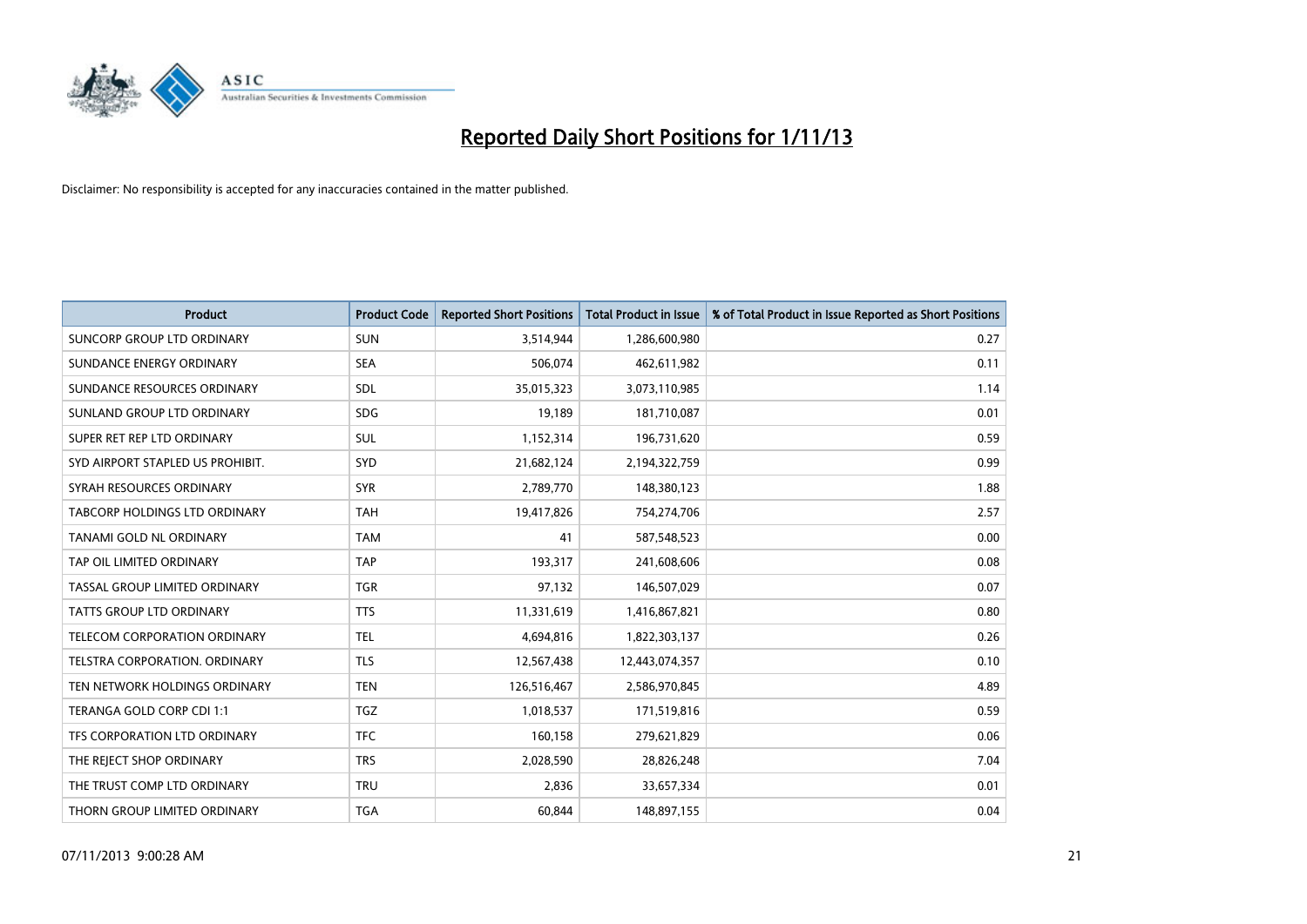

| <b>Product</b>                        | <b>Product Code</b> | <b>Reported Short Positions</b> | <b>Total Product in Issue</b> | % of Total Product in Issue Reported as Short Positions |
|---------------------------------------|---------------------|---------------------------------|-------------------------------|---------------------------------------------------------|
| <b>TIGER RESOURCES ORDINARY</b>       | <b>TGS</b>          | 4,423,560                       | 674,770,269                   | 0.66                                                    |
| TIGERS REALM COAL ORDINARY            | TIG                 | 781                             | 524,223,017                   | 0.00                                                    |
| TITAN ENERGY SERVICE ORDINARY         | <b>TTN</b>          | 84,587                          | 48,516,175                    | 0.17                                                    |
| TOLL HOLDINGS LTD ORDINARY            | <b>TOL</b>          | 25,811,451                      | 717,133,875                   | 3.60                                                    |
| TORO ENERGY LIMITED ORDINARY          | <b>TOE</b>          | 139,845                         | 1,041,936,676                 | 0.01                                                    |
| TOX FREE SOLUTIONS ORDINARY           | <b>TOX</b>          | 1,300,004                       | 132,519,859                   | 0.98                                                    |
| TPG TELECOM LIMITED ORDINARY          | <b>TPM</b>          | 2,534,174                       | 793,808,141                   | 0.32                                                    |
| TRADE ME GROUP ORDINARY               | <b>TME</b>          | 523,385                         | 396,261,129                   | 0.13                                                    |
| <b>TRANSFIELD SERVICES ORDINARY</b>   | <b>TSE</b>          | 41,335,700                      | 512,457,716                   | 8.07                                                    |
| TRANSPACIFIC INDUST, ORDINARY         | <b>TPI</b>          | 22,881,442                      | 1,578,563,490                 | 1.45                                                    |
| TRANSURBAN GROUP TRIPLE STAPLED SEC.  | <b>TCL</b>          | 2,450,039                       | 1,485,500,376                 | 0.16                                                    |
| <b>TREASURY GROUP ORDINARY</b>        | <b>TRG</b>          | 25,914                          | 23,070,755                    | 0.11                                                    |
| TREASURY WINE ESTATE ORDINARY         | <b>TWE</b>          | 26,564,753                      | 647,227,144                   | 4.10                                                    |
| TROY RESOURCES LTD ORDINARY           | <b>TRY</b>          | 377,055                         | 167,730,292                   | 0.22                                                    |
| TWENTY-FIRST FOX INC A NON-VOTING CDI | <b>FOXLV</b>        | 1,106,945                       | 17,619,377                    | 6.28                                                    |
| TWENTY-FIRST FOX INC B VOTING CDI     | <b>FOX</b>          | 2,051,326                       | 208,434,066                   | 0.98                                                    |
| UGL LIMITED ORDINARY                  | UGL                 | 19,872,132                      | 166,511,240                   | 11.93                                                   |
| UNILIFE CORPORATION CDI 6:1           | <b>UNS</b>          | 7,954                           | 284,039,004                   | 0.00                                                    |
| UXC LIMITED ORDINARY                  | <b>UXC</b>          | 515,781                         | 313,856,812                   | 0.16                                                    |
| <b>VENTURE MINERALS ORDINARY</b>      | <b>VMS</b>          | 193,000                         | 287,320,170                   | 0.07                                                    |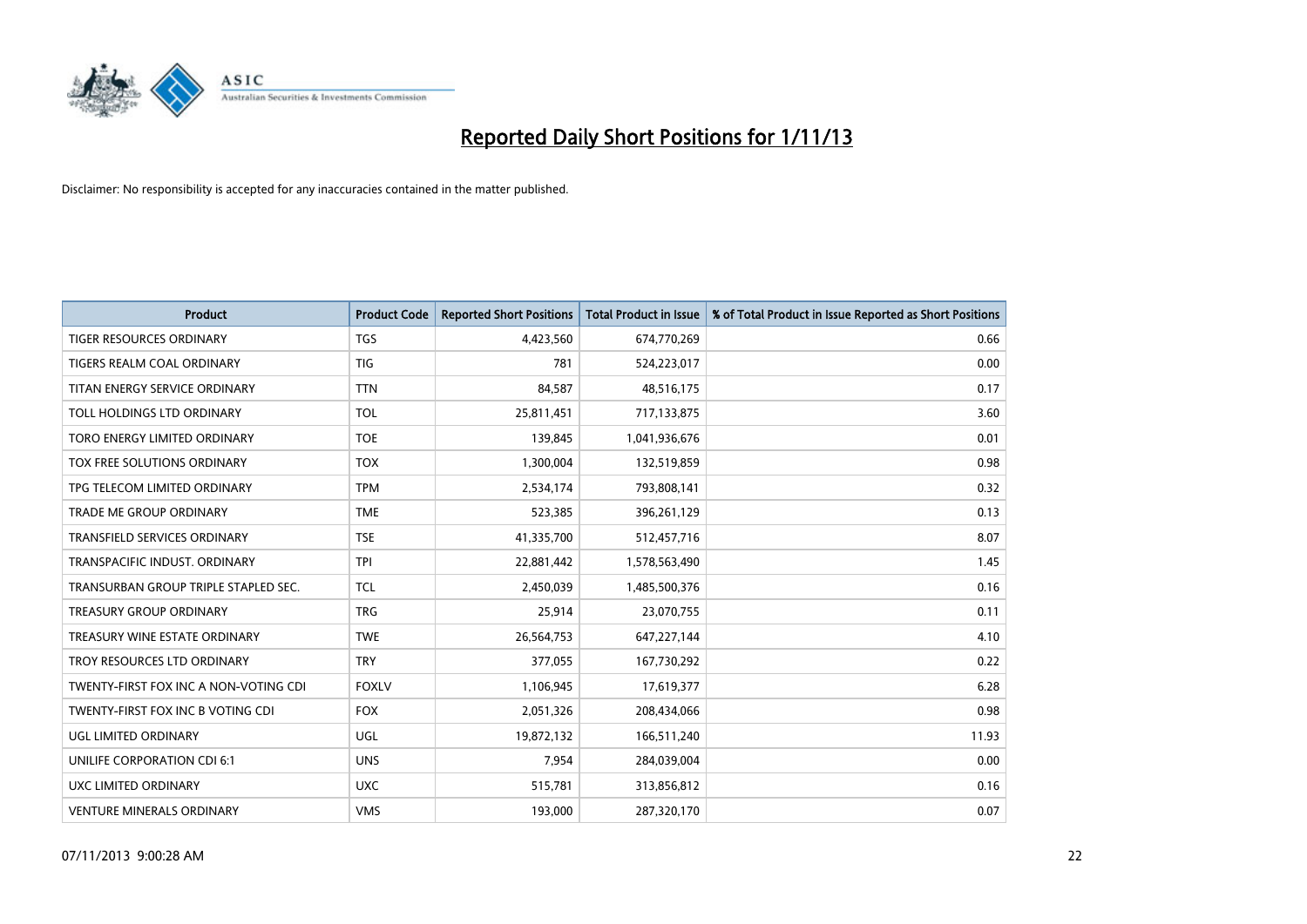

| <b>Product</b>                         | <b>Product Code</b> | <b>Reported Short Positions</b> | <b>Total Product in Issue</b> | % of Total Product in Issue Reported as Short Positions |
|----------------------------------------|---------------------|---------------------------------|-------------------------------|---------------------------------------------------------|
| VILLA WORLD LTD, ORDINARY              | <b>VLW</b>          | 61.765                          | 83,163,863                    | 0.07                                                    |
| <b>VILLAGE ROADSHOW LTD ORDINARY</b>   | <b>VRL</b>          | 386,385                         | 159,486,203                   | 0.24                                                    |
| <b>VIRGIN AUS HLDG LTD ORDINARY</b>    | <b>VAH</b>          | 147,794,676                     | 2,589,840,317                 | 5.71                                                    |
| <b>VIRTUS HEALTH LTD ORDINARY</b>      | <b>VRT</b>          | 12,859                          | 79,536,601                    | 0.02                                                    |
| VISION EYE INSTITUTE ORDINARY          | <b>VEI</b>          | 88,249                          | 160,657,741                   | 0.05                                                    |
| WARRNAMBOOL CHEESE ORDINARY            | <b>WCB</b>          | 125,699                         | 55,969,511                    | 0.22                                                    |
| WEBIET LIMITED ORDINARY                | <b>WEB</b>          | 2,854,838                       | 79,397,959                    | 3.60                                                    |
| <b>WESFARMERS LIMITED ORDINARY</b>     | <b>WES</b>          | 31,271,865                      | 1,006,683,257                 | 3.11                                                    |
| WESFARMERS LIMITED PARTIALLY PROTECTED | <b>WESN</b>         | 172,411                         | 150,510,341                   | 0.11                                                    |
| WESTERN AREAS LTD ORDINARY             | <b>WSA</b>          | 20,181,115                      | 196,862,806                   | 10.25                                                   |
| WESTERN DESERT RES. ORDINARY           | <b>WDR</b>          | 3,810,617                       | 410,176,629                   | 0.93                                                    |
| WESTFIELD GROUP ORD/UNIT STAPLED SEC   | <b>WDC</b>          | 5,043,951                       | 2,113,501,814                 | 0.24                                                    |
| WESTFIELD RETAIL TST UNIT STAPLED      | <b>WRT</b>          | 12,868,967                      | 2,995,945,800                 | 0.43                                                    |
| <b>WESTPAC BANKING CORP ORDINARY</b>   | <b>WBC</b>          | 27,126,535                      | 3,109,048,309                 | 0.87                                                    |
| WHITE ENERGY COMPANY ORDINARY          | <b>WEC</b>          | 10,463                          | 322,974,494                   | 0.00                                                    |
| WHITEHAVEN COAL ORDINARY               | <b>WHC</b>          | 85,748,308                      | 1,025,692,710                 | 8.36                                                    |
| WIDE BAY AUST LTD ORDINARY             | <b>WBB</b>          | 23,163                          | 36,238,600                    | 0.06                                                    |
| WINDIMURRA VANADIUM ORDINARY           | <b>WVL</b>          | 20,461                          | 19,284,366                    | 0.11                                                    |
| WOODSIDE PETROLEUM ORDINARY            | <b>WPL</b>          | 2,249,921                       | 823,910,657                   | 0.27                                                    |
| WOOLWORTHS LIMITED ORDINARY            | <b>WOW</b>          | 3,615,845                       | 1,254,302,175                 | 0.29                                                    |